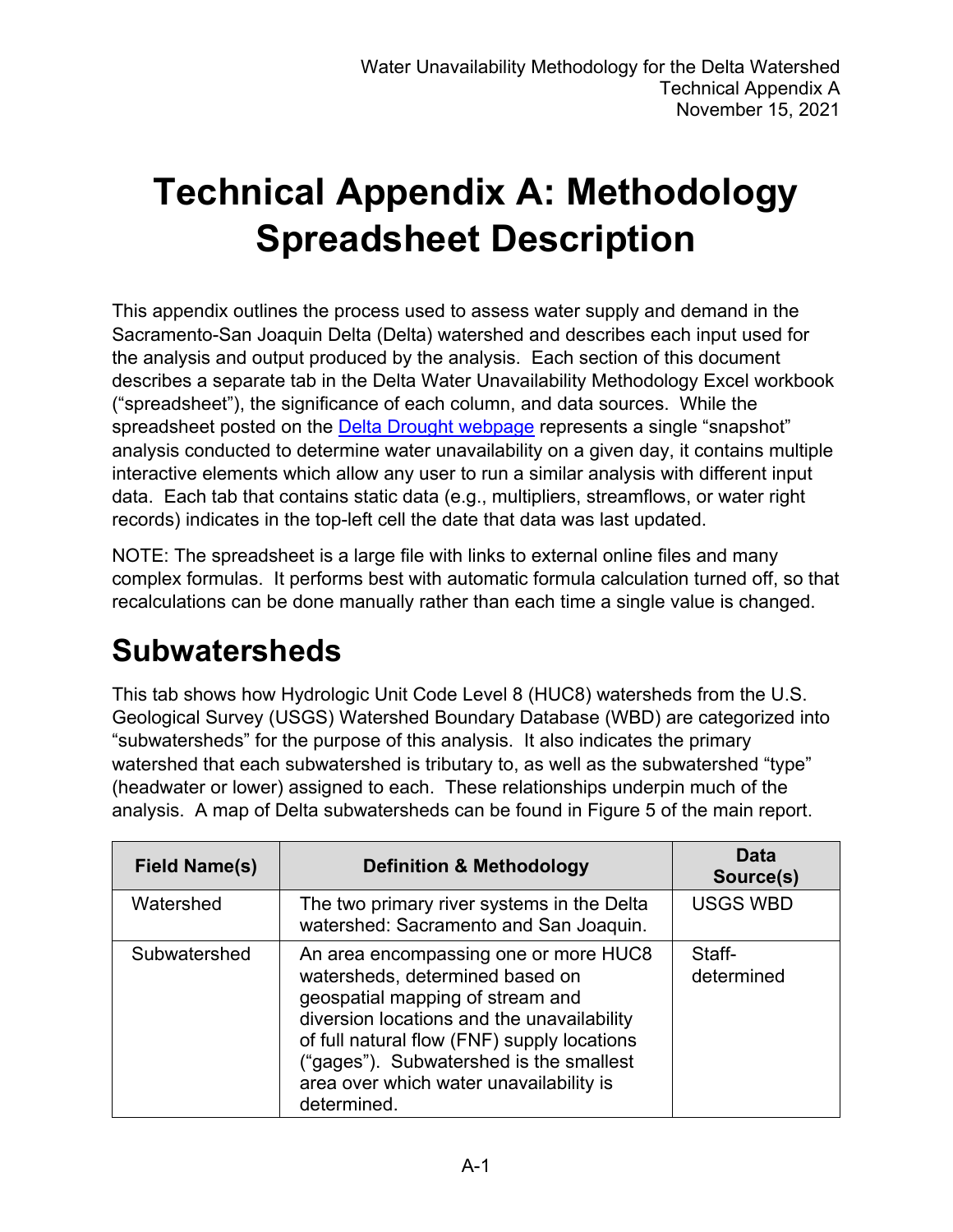| <b>Field Name(s)</b> | <b>Definition &amp; Methodology</b>                                                                                                                                                                                                                                                                                                                                                                                                                   | <b>Data</b><br>Source(s) |
|----------------------|-------------------------------------------------------------------------------------------------------------------------------------------------------------------------------------------------------------------------------------------------------------------------------------------------------------------------------------------------------------------------------------------------------------------------------------------------------|--------------------------|
| Subwatershed<br>Type | Subwatersheds are categorized as either<br>'headwater' or 'lower' for the purpose of<br>this analysis:<br>- A headwater subwatershed contains<br>water demands which can only be met by<br>water supplies within the subwatershed<br>(i.e., there are no tributaries flowing into<br>the subwatershed).<br>- A lower subwatershed can receive water<br>supplies from outside its boundaries (i.e.,<br>it is located downstream of the<br>headwaters). | Staff-<br>determined     |
| HUC8 <sup>1</sup>    | The boundaries of watersheds which<br>contain land that all drains to the outlet, as<br>delineated and classified by the USGS.<br>This delineation provides a consistent<br>boundary for classifying water supplies<br>and demands for the analysis.                                                                                                                                                                                                  | <b>USGS WBD</b>          |

To the right of the data table is a key for the various colors used for each tab of the spreadsheet. **Yellow tabs** contain data fields that can be updated or revised to change the analysis; cells with modifiable data are highlighted yellow in those tabs. **Blue tabs** contain data related to water supply, **green tabs** contain data related to water demand, and **orange tabs** contain analyses of water unavailability at various scales that are used to determine water right curtailments.

## **Supply Forecast**

This tab contains forecasted supply data for a user-specified date range. Water supply forecasts are obtained either from the Department of Water Resources (DWR) Bulletin 120 Water Supply Forecast (B-120) or from the California Nevada River Forecast Center (CNRFC) and consist of full natural flow (FNF, also known as "unimpaired flow") estimates. Direct links to individual forecast datasets are provided in the spreadsheet. Supply volumes are provided in units of thousand acre-feet (TAF).

<span id="page-1-0"></span> $1$  As described in Section 2.3.1 of the main report, any records assigned to the Upper Mokelumne, Middle San Joaquin-Lower Chowchilla, or Fresno River HUC8s (headwater subwatersheds) in the spreadsheet were based on a closer analysis of Hydrologic Unit Code Level 10 (HUC10) boundaries and other criteria. Points of Diversion (PODs) located in these HUC8s that did not meet these criteria are assigned to the Lower San Joaquin River or San Joaquin Delta HUC8s (lower subwatersheds) in this spreadsheet.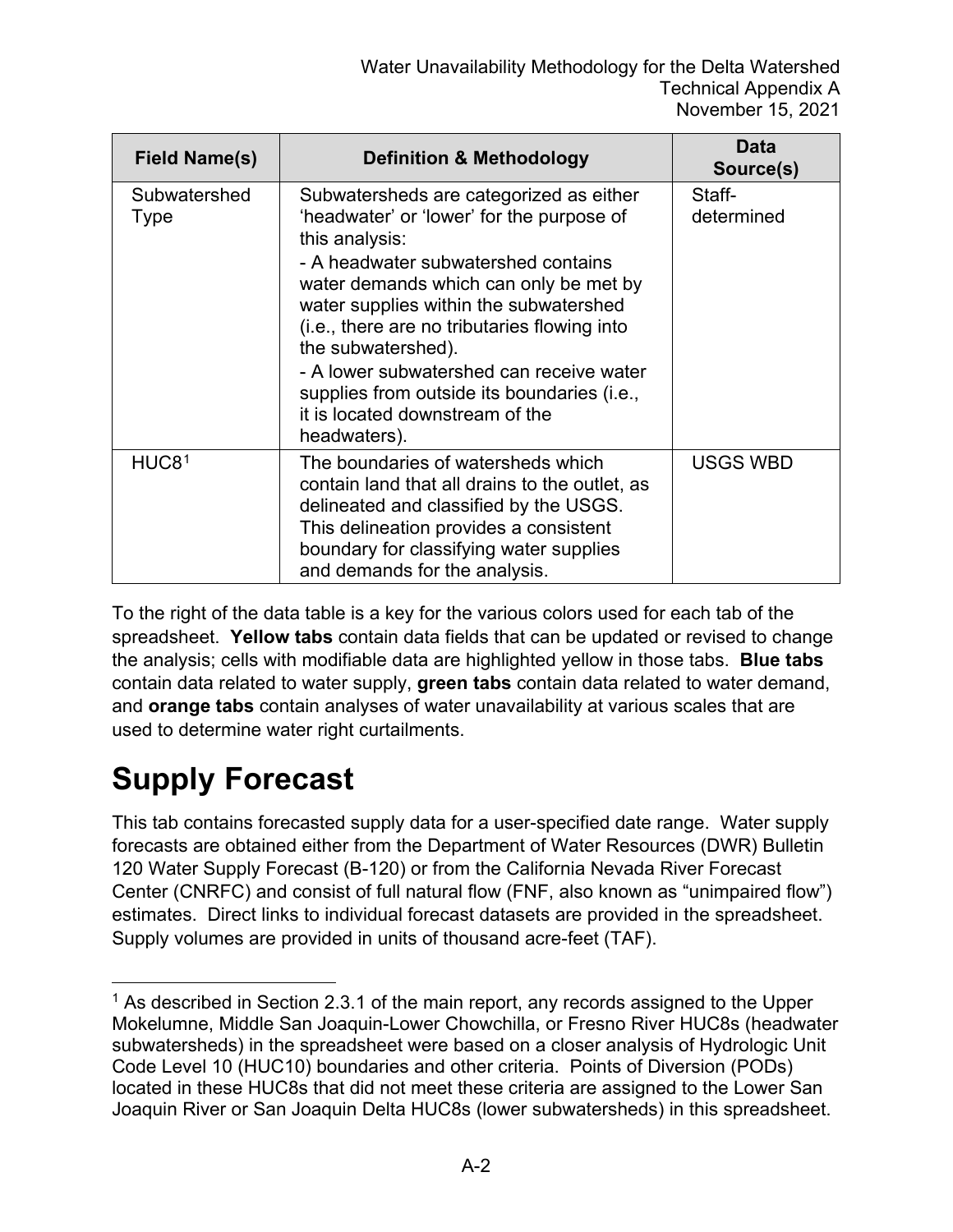This tab is grouped vertically into three tables separated by gray rows. The top table contains user-specified start and end dates (inclusive) over which water supply forecasts are calculated; water demands described later in the spreadsheet are also calculated based on these values. The dates entered in these cells must be between the current date and one year from the current date (e.g., if the spreadsheet is modified on October 1, 2021, any date between October 1, 2021 and October 1, 2022 could be entered). As described in the Headwaters and Watersheds sections, however, water demands calculated based on these cells will only be from a single month's demand (the month of the Start Date). At the time of publishing DWR's B-120 publication is not available, so all water supply forecasts in this table are obtained from the CNRFC.

The middle table contains forecasted FNF values for the user-specified time period for each CNRFC gage in each subwatershed. The row of gage names includes direct links to each forecast comma-separated value (CSV) file on the CNRFC website, which are updated daily; to update the forecasts in the spreadsheet, the user must click these links (or open all using Excel's Edit Links window in the Data toolbar) to open all forecast CSVs then re-calculate these formulas. Forecasts are presented as volumes with seven different exceedance probabilities: 99% (equivalent to the minimum forecast), 90%, 75%, 50% (equivalent to the median forecast), 25% 10%, and 1% (equivalent to the maximum forecast). Each forecast exceedance is calculated from the 41 different "traces" for the respective gage in the lower table; the 75% through 10% exceedances are calculated using Excel's exclusive percentile function, which is equivalent to computing plotting positions with the Weibull formula.

The lower table contains forecasted FNF values for each CNRFC gage. Forecasts are presented in the form of 41 different "traces" for each gage each day; this table contains the total forecasted supply over the user-specified time period in the top table, referencing the online forecast CSV file for each gage. CNRFC forecasts are presented as daily average FNF in thousand cubic feet per second (TCFS), which are converted to volumes of TAF in the spreadsheet.

## **Final Supply**

This tab contains water supply data from the Supply Forecast tab that is reformatted and computed to represent available supply data for each of the Delta watershed's 20 subwatersheds. User-specified exceedance values for each subwatershed are used to determine available supplies for water unavailability analyses, or a custom supply forecast volume can be entered for any subwatershed. This tab also contains intermediate supply calculations which are used in water unavailability analyses at the headwater and subwatershed scales. All supply volumes in this tab are provided in units of acre-feet (AF).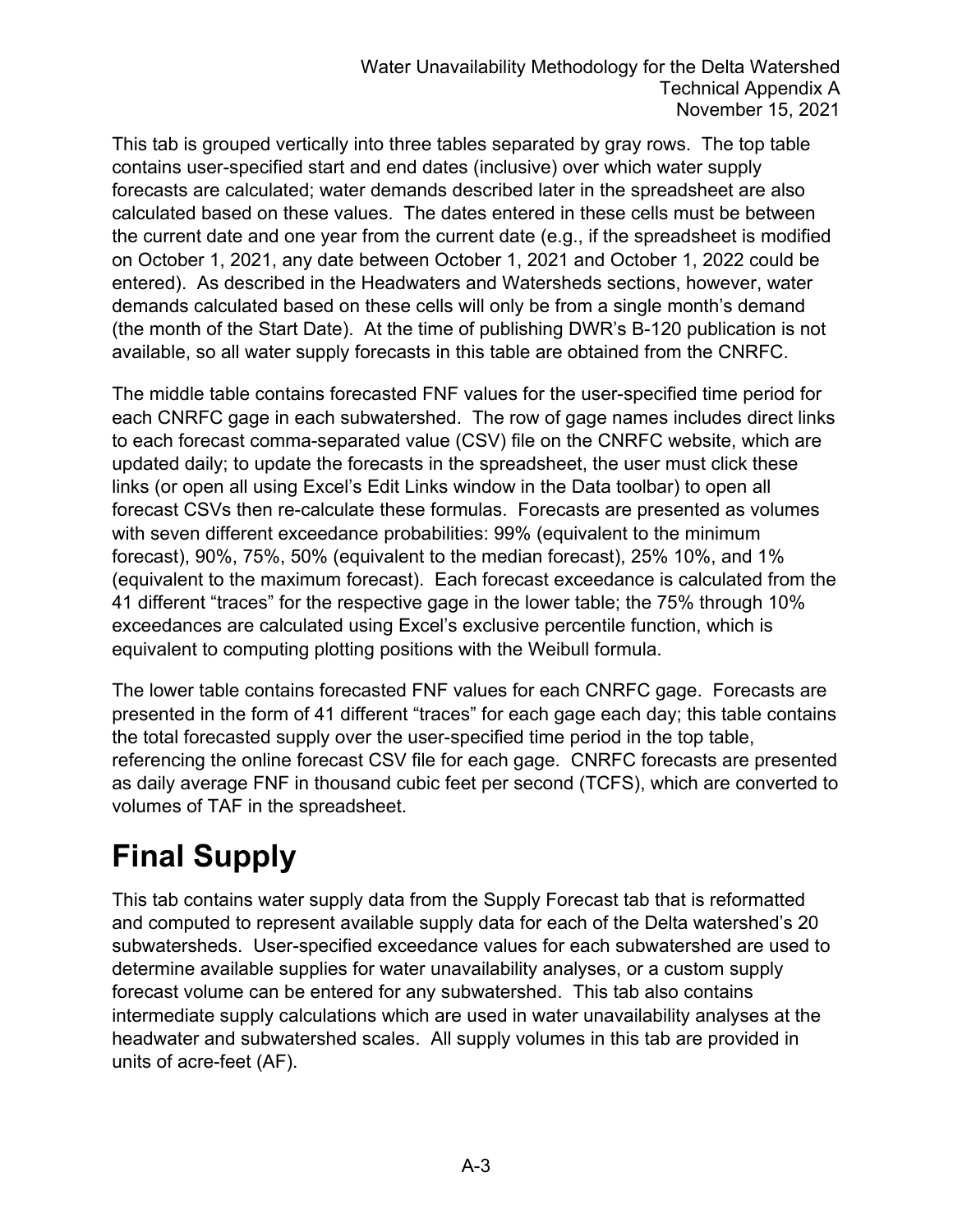This tab is grouped vertically into four tables separated by gray rows. The top table contains user-specified supply exceedance probabilities for each subwatershed. Valid exceedance values include 99%, 90%, 75%, 50%, 25%, 10%, 1%, or "Custom", which uses user-specified volumes entered at the bottom row of the table. Monthly supply ratios for the Delta watershed are also calculated for each watershed for the purpose of Legal Delta demand proration. Water supply computations for each subwatershed based on the forecasted values in the Supply Forecast tab are explained in the table below. Some subwatersheds are computed using Gap Filling (GF) factors that are explained in the next section.

| <b>Field Name(s)</b>      | <b>Definition &amp; Methodology</b>                                                                                                                            | <b>Data</b><br>Source(s)         |
|---------------------------|----------------------------------------------------------------------------------------------------------------------------------------------------------------|----------------------------------|
| Exceedance                | The probability of the water supply over the<br>user-specified period exceeding the given<br>volume.                                                           |                                  |
| Sacramento<br><b>Bend</b> | Supply forecasts for the Sacramento River<br>at Bend subwatershed:<br>- CNRFC gage BDBC1.<br>- B-120 SRSWI.                                                    | CNRFC,<br>$B-120$                |
| Stony                     | Supply forecasts for the Stony Creek<br>subwatershed (at East Park Reservoir):<br>- Augmented, CNRFC gage EPRC1 * GF<br>Stony Increase Factor.                 | CNRFC w/<br>staff<br>adjustments |
| Cache                     | Supply forecasts for the Cache Creek<br>subwatershed (above Rumsey):<br>- Extrapolated, Stony * GF Cache-Stony<br>Ratio.                                       | <b>Staff estimates</b>           |
| <b>Upper Feather</b>      | Supply forecasts for the Upper Feather<br>River subwatershed (at Lake Oroville):<br>- CNRFC gage ORDC1.<br>- B-120 SRSWI.                                      | CNRFC,<br>$B-120$                |
| Yuba                      | Supply forecasts for the Yuba River<br>subwatershed (at Englebright Reservoir or<br>near Smartville plus Deer Creek):<br>- CNRFC gage HLEC1.<br>- B-120 SRSWI. | CNRFC,<br><b>B-120</b>           |
| <b>Bear</b>               | Supply forecasts for the Bear River<br>subwatershed (near Wheatland):<br>- Extrapolated, Upper Feather * GF Bear-<br>Yuba Ratio.                               | <b>Staff estimates</b>           |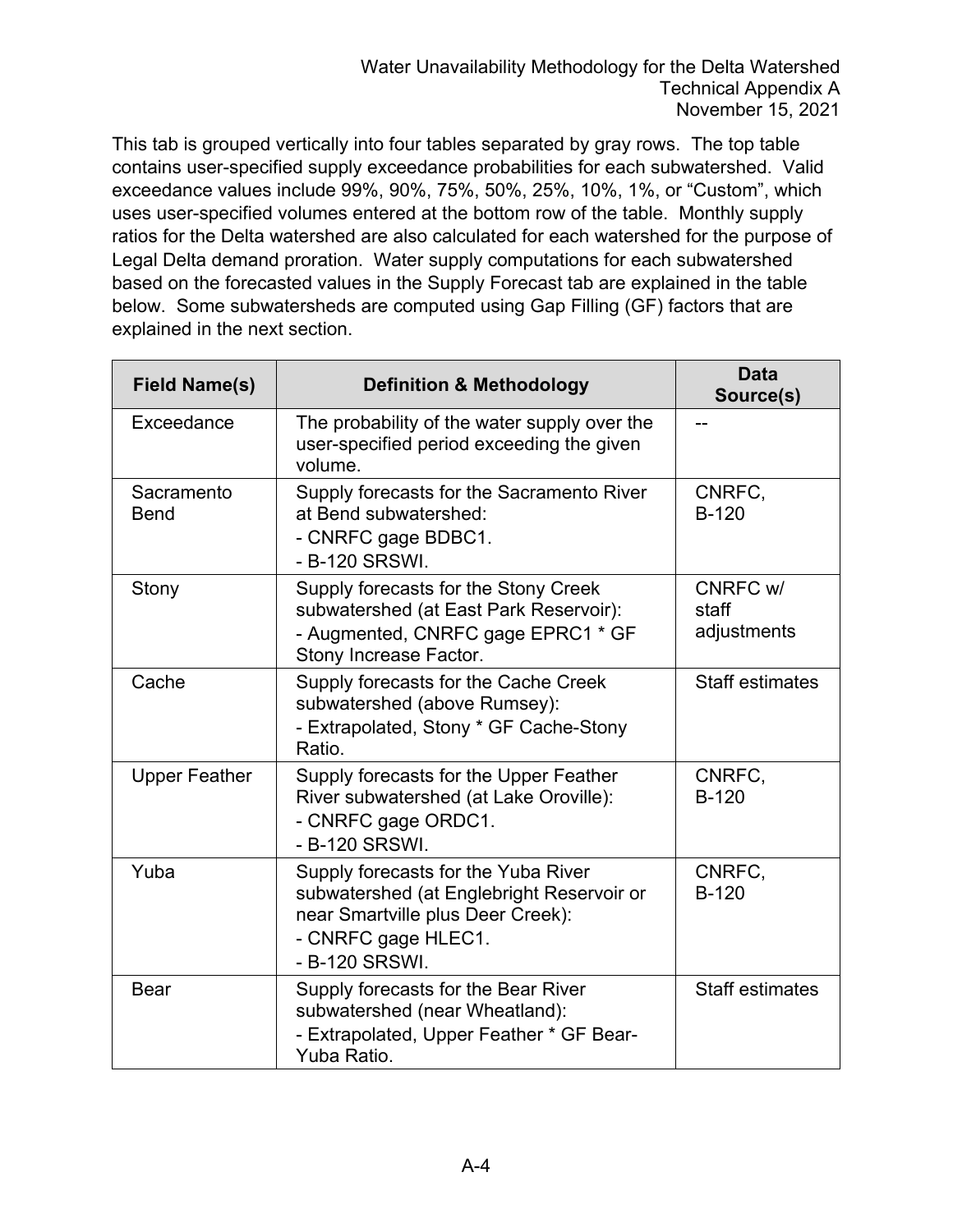| <b>Field Name(s)</b>              | <b>Definition &amp; Methodology</b>                                                                                                                                                                                                                                                                                                                                           | <b>Data</b><br>Source(s)         |
|-----------------------------------|-------------------------------------------------------------------------------------------------------------------------------------------------------------------------------------------------------------------------------------------------------------------------------------------------------------------------------------------------------------------------------|----------------------------------|
| Upper<br>American                 | Supply forecasts for the Upper American<br>River subwatershed (at Folsom Lake):<br>- CNRFC gage FOLC1.<br>- B-120 SRSWI.                                                                                                                                                                                                                                                      | CNRFC,<br><b>B-120</b>           |
| Putah                             | Supply forecast for the Putah Creek<br>subwatershed (near Winters):<br>- Extrapolated, Stony * GF Putah-Stony<br>Ratio.                                                                                                                                                                                                                                                       | <b>Staff estimates</b>           |
| Upper<br>Sacramento<br>Valley     | Supply forecasts for the Upper Sacramento<br>River Valley subwatershed (tributaries<br>between Bend and Butte Slough, including<br>Redbank, Elder, Thomes, Antelope, Mill,<br>Deer, Big Chico, and Butte Creeks):<br>- Augmented, CNRFC gages<br>(EDCC1+TCRC1) * GF Elder-Thomes<br>Increase Factor +<br>(MLMC1+DCVC1+BKCC1) * GF Mill-Deer-<br><b>Butte Increase Factor.</b> | CNRFC w/<br>staff<br>adjustments |
| Sacramento<br><b>Valley Floor</b> | Supply forecasts for the Sacramento Valley<br>Floor subwatershed (minor east and west<br>side tributaries between Stony Creek and<br>the Delta, including tributaries to the Lower<br>Feather and American Rivers):<br>- Extrapolated, (Sacramento Bend+Upper<br>Feather+Upper American) * GF<br>Sacramento Valley Ratio.                                                     | <b>Staff estimates</b>           |
| Sacramento<br>Total               | The sum of all subwatershed supplies in<br>the Sacramento River watershed for the<br>given forecast exceedance over the user-<br>specified time period.                                                                                                                                                                                                                       | Calculated                       |
| Chowchilla                        | Supply forecasts for the Chowchilla River<br>subwatershed (at Buchanan Reservoir):<br>- CNRFC gage BHNC1.                                                                                                                                                                                                                                                                     | <b>CNRFC</b>                     |
| <b>Upper San</b><br>Joaquin       | Supply forecasts for the Upper San<br>Joaquin River subwatershed (at Millerton<br>Reservoir):<br>- CNRFC gage FRAC1.<br>- B-120 SJSWI.                                                                                                                                                                                                                                        | CNRFC,<br>$B-120$                |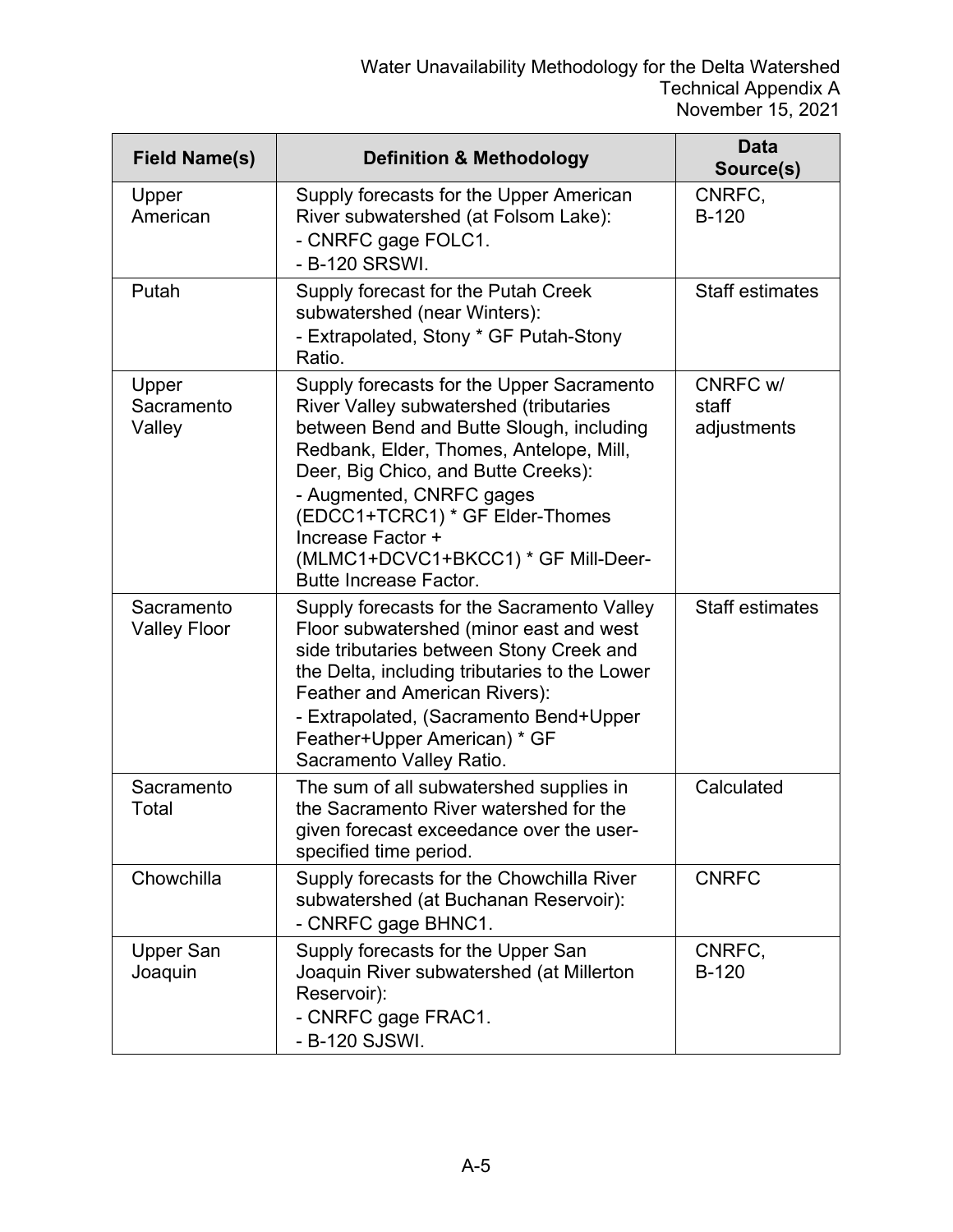| <b>Field Name(s)</b>               | <b>Definition &amp; Methodology</b>                                                                                                                                                                                                                                                                                                                                                                | <b>Data</b><br>Source(s)  |
|------------------------------------|----------------------------------------------------------------------------------------------------------------------------------------------------------------------------------------------------------------------------------------------------------------------------------------------------------------------------------------------------------------------------------------------------|---------------------------|
| Fresno                             | Supply forecasts for the Fresno River<br>subwatershed (at Hensley Lake):<br>- CNRFC gage HIDC1.                                                                                                                                                                                                                                                                                                    | <b>CNRFC</b>              |
| Merced                             | Supply forecasts for the Merced River<br>subwatershed (at Exchequer Reservoir or<br>below Merced Falls):<br>- CNRFC gage EXQC1.<br>- B-120 SJSWI.                                                                                                                                                                                                                                                  | CNRFC,<br>$B-120$         |
| Tuolumne                           | Supply forecasts for the Tuolumne River<br>subwatershed (at New Don Pedro<br>Reservoir or below La Grange Reservoir):<br>- CNRFC gage NDPC1.<br>- B-120 SJSWI.                                                                                                                                                                                                                                     | CNRFC,<br>$B-120$         |
| <b>Stanislaus</b>                  | Supply forecasts for the Stanislaus River<br>subwatershed (at New Melones Reservoir<br>or below Goodwin Reservoir):<br>- CNRFC gage NMSC1.<br>- B-120 SJSWI.                                                                                                                                                                                                                                       | CNRFC,<br><b>B-120</b>    |
| Calaveras                          | Supply forecasts for the Calaveras River<br>subwatershed (at New Hogan Reservoir):<br>- CNRFC gage NHGC1.                                                                                                                                                                                                                                                                                          | <b>CNRFC</b>              |
| Mokelumne                          | Supply forecasts for the Mokelumne River<br>subwatershed (at Pardee Reservoir):<br>- CNRFC gage CMPC1.                                                                                                                                                                                                                                                                                             | <b>CNRFC</b>              |
| Cosumnes                           | Supply forecasts for the Cosumnes River<br>subwatershed (at Michigan Bar):<br>- CNRFC gage MHBC1.                                                                                                                                                                                                                                                                                                  | <b>CNRFC</b>              |
| San Joaquin<br><b>Valley Floor</b> | Supply forecasts for the San Joaquin River<br>Valley Floor subwatershed (including minor<br>east and west side tributaries between the<br><b>Chowchilla and American Rivers):</b><br>- Extrapolation, CNRFC gages<br>MPAC1+OWCC1+MEEC1 + (Upper San<br>Joaquin+Merced+Tuolumne+Stanislaus)*<br>GF San Joaquin Valley Ratio +<br>(Mokelumne+Cosumnes) * GF San<br>Joaquin-Mokelumne-Cosumnes Ratio. | CNRFC, staff<br>estimates |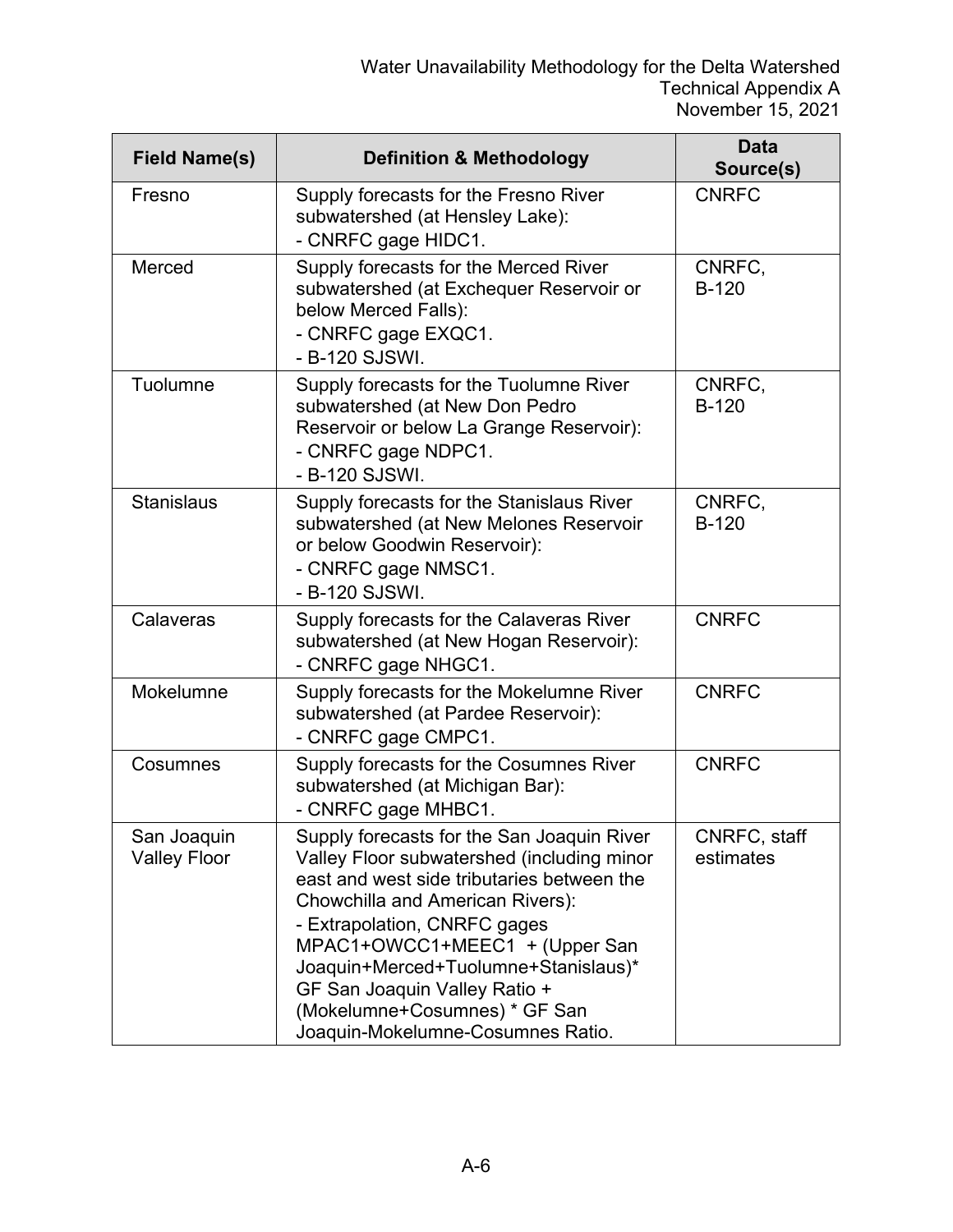| <b>Field Name(s)</b>        | <b>Definition &amp; Methodology</b>                                                                                                                                     | Data<br>Source(s) |
|-----------------------------|-------------------------------------------------------------------------------------------------------------------------------------------------------------------------|-------------------|
| San Joaquin<br>Total        | The sum of all subwatershed supplies in<br>the San Joaquin River watershed for the<br>given forecast exceedance over the user-<br>specified time period.                | Calculated        |
| Delta<br>Watershed<br>Total | The sum of all supplies in the Delta<br>watershed for the given forecast<br>exceedance over the user-specified time<br>period.                                          | Calculated        |
| % Sacramento                | The percent of total Delta watershed<br>supply for the given forecast exceedance<br>and user-specified timer period which came<br>from the Sacramento River watershed.  | Calculated        |
| % San<br>Joaquin            | The percent of total Delta watershed<br>supply for the given forecast exceedance<br>and user-specified timer period which came<br>from the San Joaquin River watershed. | Calculated        |

The second table in this tab indicates if any Riparian claims within each subwatershed faced water unavailability over the user-specified period in the Supply Forecast tab (i.e., if the subwatershed's supplies and demands should be excluded from the Watershed unavailability analysis due to lack of connectivity with the Delta watershed). These cells have conditional formatting to **highlight red** if the subwatershed lacks connectivity. Lower subwatersheds have static values that indicate they are never disconnected from the watershed.

The third table in this tab indicates the supply volumes used for each subwatershed in the watershed-wide unavailability analysis, which are summed to a total for each watershed. If any headwater subwatersheds are determined to be disconnected (see above), their supply is shown as zero. If the abandoned instream flow within a given headwater subwatershed is greater than its FNF (see Instream Flows section), the instream flow value for the respective subwatershed and specified time period is shown instead of the supply forecast from the top table.

The final table in this tab indicates the priority date of the most senior right or claim in each subwatershed, as well as the Sacramento and San Joaquin watersheds and the Legal Delta as a whole, that would be under curtailment for the user-specified time period with the user-specified supply forecasts (see the first table above) and the Watershed-wide unavailability analysis (see Watersheds section below). These cells will only display "Riparian" priority if the supply in the given headwater subwatershed is forecasted to be zero; they will display "All Pre-14" if all pre-1914 appropriative water right claims are under curtailment. Values of "Project" mean that one or more Project water rights (assumed to be the most junior in the Delta watershed) are under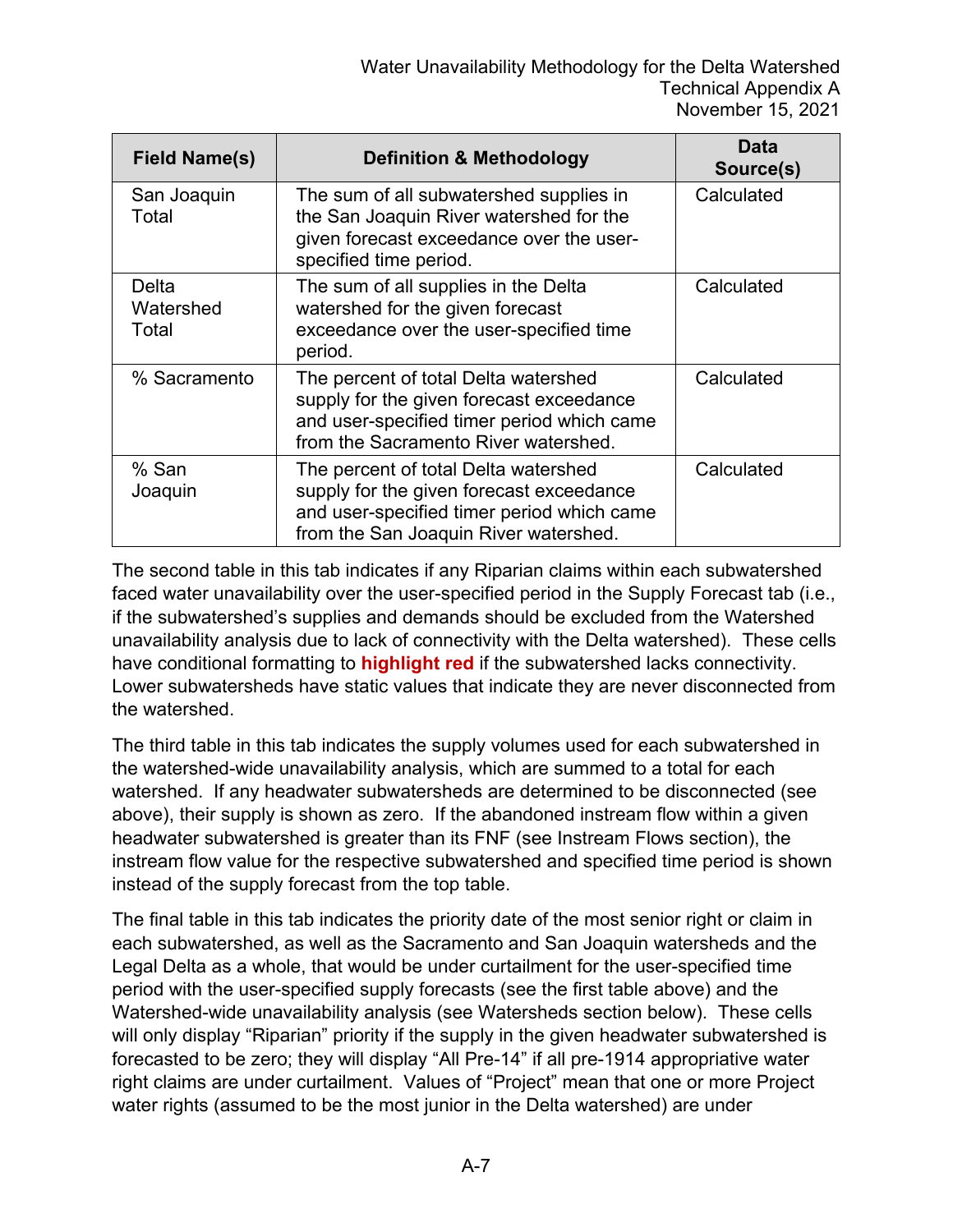curtailment. These cells display "-" if no water rights or claims are under curtailment for the given subwatershed/watershed.

## **Gap Filling**

This tab contains monthly factors which are used to fill gaps in supply data for select subwatersheds, either to estimate missing past/forecasted data (extrapolation) or to adjust existing supply data (augmentation). These monthly average factors are computed outside the Methodology spreadsheet based on past supply data, and detailed methods for each subwatershed are described in the table below. Outlying values (outside the range of the overall mean plus or minus three times the overall standard deviation) were removed prior to the calculation of the monthly mean factors shown in this tab.

| <b>Field Name(s)</b>           | <b>Definition &amp; Methodology</b>                                                                                                                                                                                                                                                                                                                                                                                                     | <b>Data</b><br>Source(s) |
|--------------------------------|-----------------------------------------------------------------------------------------------------------------------------------------------------------------------------------------------------------------------------------------------------------------------------------------------------------------------------------------------------------------------------------------------------------------------------------------|--------------------------|
| Month                          | Month of the calendar year for which the<br>gap-filling factor applies.                                                                                                                                                                                                                                                                                                                                                                 |                          |
| Cache-Stony<br>Ratio (CSR)     | Factor used to extrapolate the FNF supply<br>for the Cache Creek subwatershed based<br>on data for the Stony Creek<br>subwatershed:<br>- CSR = DWR subbasin UF3 / DWR<br>subbasin UF4 for WY -1922-2014,<br>removed outlying values and averaged by<br>month.<br>- GF Cache = CSR*(EPRC1*SIF) for WY<br>2015-Present and Forecasts.                                                                                                     | Calculated               |
| Stony Increase<br>Factor (SIF) | Factor used to augment recent FNF<br>supply values for the Stony Creek<br>subwatershed to approximate the entire<br>subwatershed's supply based on past<br>DWR data (CNRFC gage EPRC1 is<br>located upstream of several tributaries):<br>- SIF = DWR subbasin UF4 / CNRFC<br>gage EPRC1 for WYs 2013-2014,<br>removed outlying values and averaged by<br>month.<br>- GF Stony = SIF*EPRC1 for WY 2015-<br><b>Present and Forecasts.</b> | Calculated               |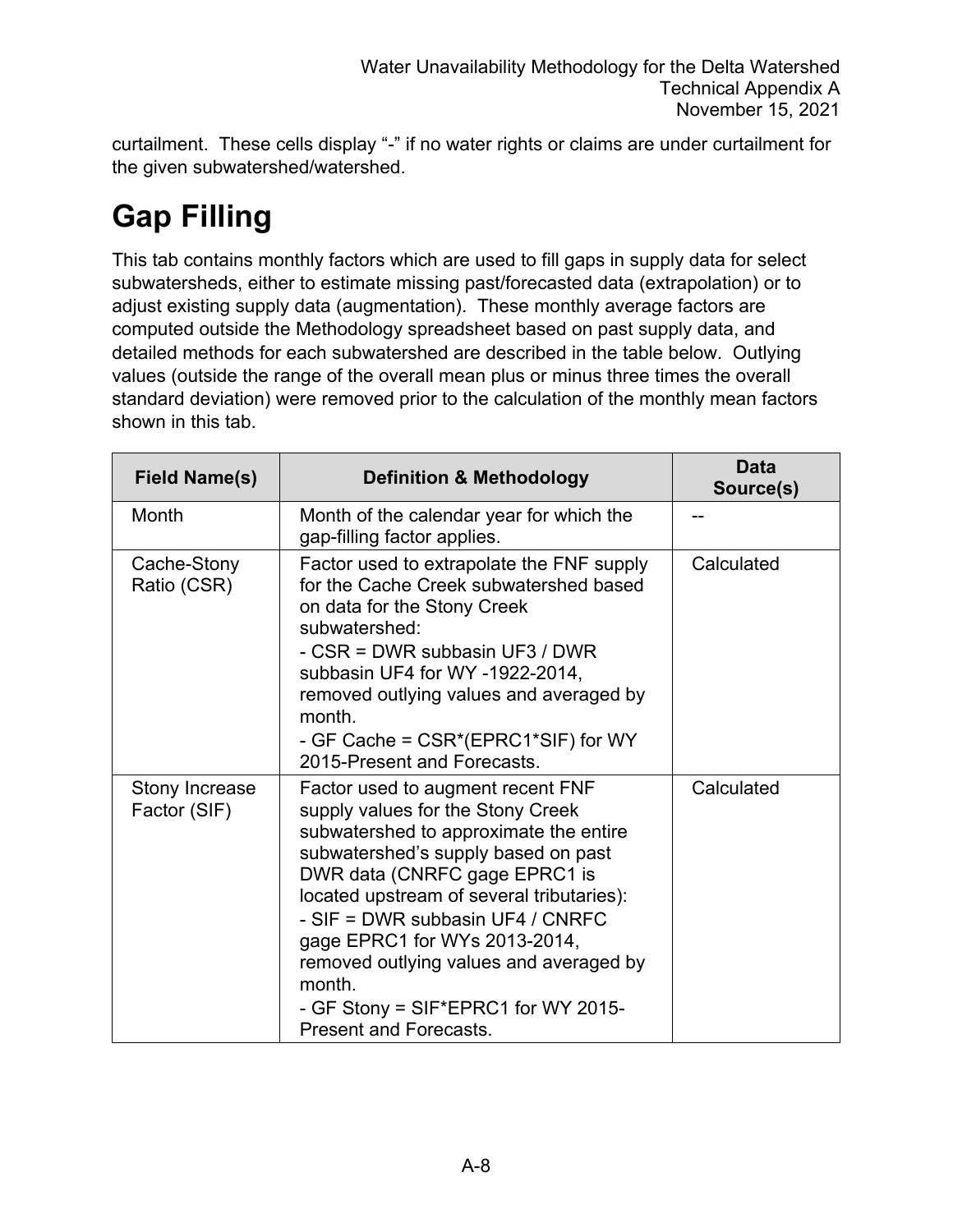| <b>Field Name(s)</b>                          | <b>Definition &amp; Methodology</b>                                                                                                                                                                                                                                                                                                                                                                                                                                                                                                                                 | Data<br>Source(s) |
|-----------------------------------------------|---------------------------------------------------------------------------------------------------------------------------------------------------------------------------------------------------------------------------------------------------------------------------------------------------------------------------------------------------------------------------------------------------------------------------------------------------------------------------------------------------------------------------------------------------------------------|-------------------|
| Bear-Yuba<br>Ratio (BYR)                      | Factor used to extrapolate the FNF supply<br>for the Bear River subwatershed based on<br>data for the Yuba River subwatershed:<br>- BYR = DWR subbasin UF10 / CDEC<br>gage YRS for WY -1922-2014, removed<br>outlying values and averaged by month.<br>- GF Bear = BYR*YRS for WY 2015-<br><b>Present and Forecasts.</b>                                                                                                                                                                                                                                            | Calculated        |
| Elder-Thomes<br>Increase<br>Factor (ETIF)     | Factor used to augment recent FNF<br>supply values for west side tributaries in<br>the Upper Sacramento River Valley<br>subwatershed to approximate the supply<br>of all west side tributaries based on past<br>DWR data (CNRFC gages EDCC1 and<br>TCRC1 do not include all west side<br>tributaries):<br>- ETIF = DWR subbasin UF5 / (CNRFC<br>gages EDCC1+TCRC1) for WYs 2013-<br>2014, removed outlying values and<br>averaged by month.<br>- GF Upper Sacramento Valley West =<br>ETIF*(EDCC1+TCRC1) for WY 2015-<br><b>Present and Forecasts.</b>              | Calculated        |
| Mill-Deer-Butte<br>Increase<br>Factor (MDBIF) | Factor used to augment recent FNF<br>supply values for east side tributaries in<br>the Upper Sacramento River Valley<br>subwatershed to approximate the supply<br>of all east side tributaries based on past<br>DWR data (CNRFC gages MLMC1,<br>DCVC1, and BKCC1 do not include all<br>east side tributaries):<br>- MDBIF = DWR subbasin UF7 / (CNRFC<br>gages MLMC1+DCVC1+BKCC1) for WYs<br>2013-2014, removed outlying values and<br>averaged by month.<br>- GF Upper Sacramento Valley East =<br>MDBIF*(MLMC1+DCVC1+BKCC1) for WY<br>2015-Present and Forecasts. | Calculated        |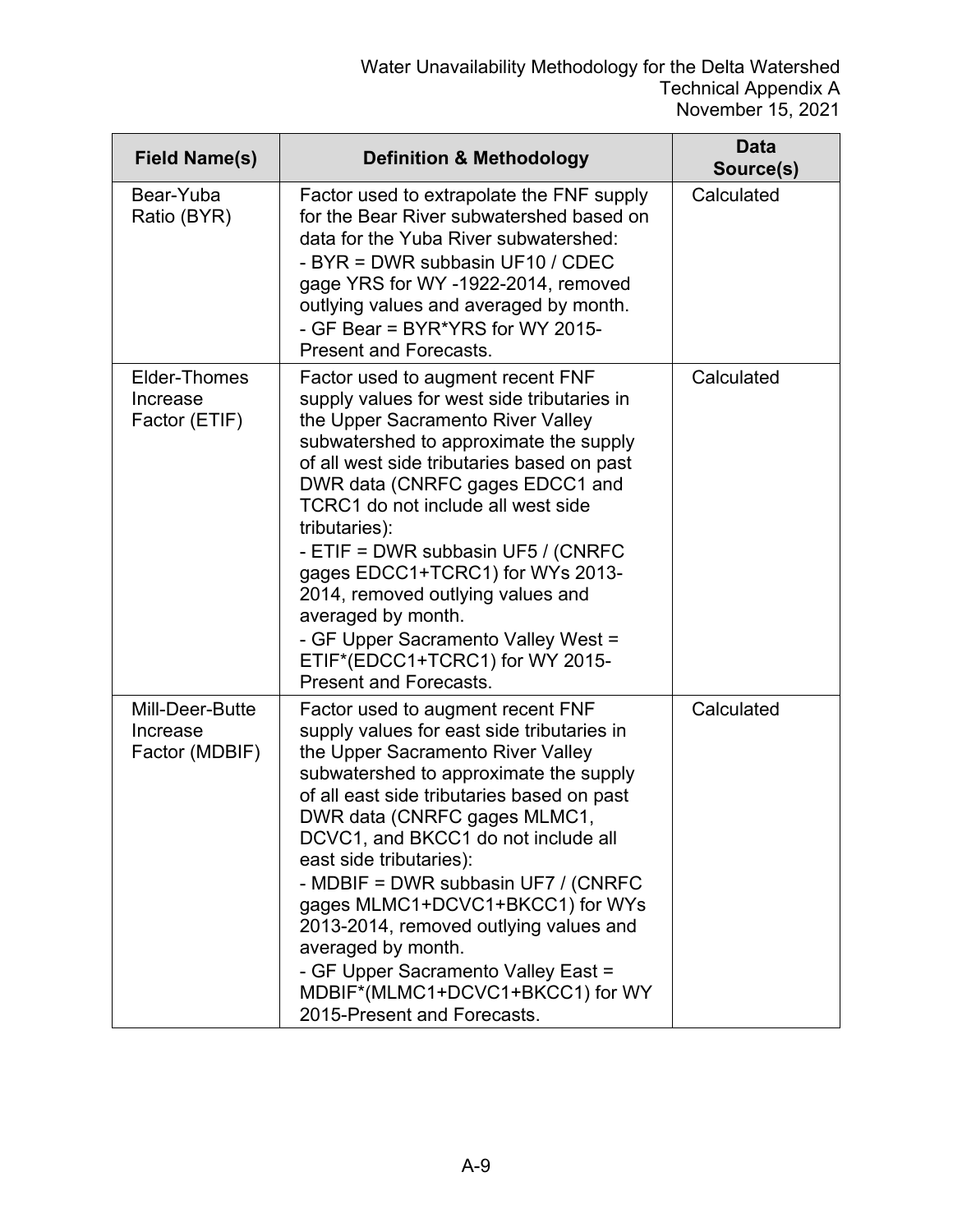| <b>Field Name(s)</b>                                    | <b>Definition &amp; Methodology</b>                                                                                                                                                                                                                                                                                                                                                                                                                                                          | Data<br>Source(s) |
|---------------------------------------------------------|----------------------------------------------------------------------------------------------------------------------------------------------------------------------------------------------------------------------------------------------------------------------------------------------------------------------------------------------------------------------------------------------------------------------------------------------------------------------------------------------|-------------------|
| Putah-Stony<br>Ratio (PSR)                              | Factor used to extrapolate the FNF supply<br>for the Putah Creek subwatershed based<br>on data for the Stony Creek<br>subwatershed:<br>- PSR = DWR subbasin UF2 / DWR<br>subbasin UF4 for WY 1922-2014,<br>removed outlying values and averaged by<br>month.<br>- GF Putah = PSR*(EPRC1*SIF) for WY<br>2015-Present and Forecasts.                                                                                                                                                           | Calculated        |
| Sacramento<br><b>Valley Ratio</b><br>(SRVR)             | Factor used to extrapolate the FNF supply<br>for the Sacramento River Valley Floor<br>subwatershed based on data for the<br>Sacramento, Feather, and American<br>Rivers (no recent or projected supply data<br>exists for the Valley Floor):<br>- SRVR = DWR subbasin UF1 / CDEC<br>gages SBB+FTO+AMF for WY 1922-<br>2014, removed outlying values and<br>averaged by month.<br>- GF Sacramento Valley Floor =<br>SRVR*(SBB+FTO+AMF) for WY 2015-<br>Present and Forecasted.                | Calculated        |
| San Joaquin-<br>Mokelumne-<br>Cosumnes<br>Ratio (SJMCR) | Factor used to extrapolate the FNF supply<br>for east side tributaries in the San Joaquin<br>River Valley Floor subwatershed based on<br>data for the Mokelumne and Cosumnes<br>Rivers (no recent or projected supply data<br>exists for the Valley Floor):<br>- SJMCR = DWR subbasin UF12 / CDEC<br>gages MKM+CSN for WY-1922-2014,<br>removed outlying values and averaged by<br>month.<br>- GF San Joaquin Valley Floor East =<br>SJMCR*(MKM+CSN) for WY 2015-<br>Present and Forecasted. | Calculated        |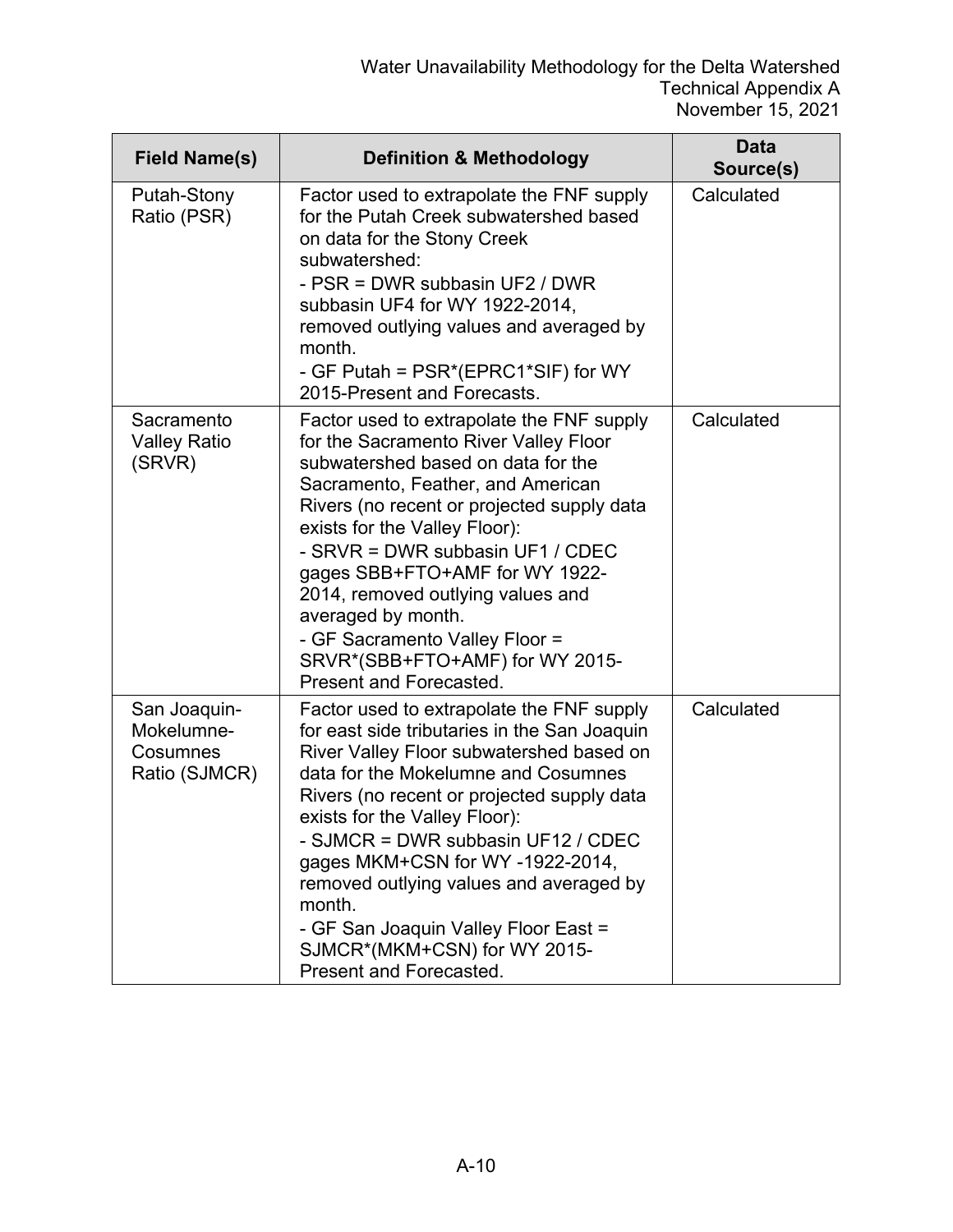| Field Name(s)                                                                  | <b>Definition &amp; Methodology</b>                                                                                                                                                                                                                                                                                                                                                                                                                                                                                                    | Data<br>Source(s) |
|--------------------------------------------------------------------------------|----------------------------------------------------------------------------------------------------------------------------------------------------------------------------------------------------------------------------------------------------------------------------------------------------------------------------------------------------------------------------------------------------------------------------------------------------------------------------------------------------------------------------------------|-------------------|
| San Joaquin-<br>Merced-<br>Tuolumne-<br><b>Stanislaus</b><br>Ratio<br>(SJMTSR) | Factor used to estimate the FNF supply<br>for west side tributaries in the San Joaquin<br>River Valley Floor subwatershed based on<br>data for the San Joaquin, Merced,<br>Tuolumne, and Stanislaus Rivers (no<br>recent or projected supply data exists for<br>the Valley Floor):<br>- SJMTSR = DWR subbasin UF24 / CDEC<br>gages SJF+MRC+TLG+SNS for WY -<br>1922-2014, removed outlying values and<br>averaged by month.<br>- GF San Joaquin Valley Floor West =<br>SJMTSR*(SJF+MRC+TLG+SNS) for WY<br>2015-Present and Forecasted. | Calculated        |

#### **Instream Flows**

This tab contains instream flow requirements for each subwatershed, which are used to increase available supplies to account for the abandonment of these dedicated flows below their intended reach. Flow requirements are sourced from the Division's Sacramento Valley Water Allocation Model (SacWAM) and Water Supply Effects (WSE) model. Only requirements which crossed subwatershed boundaries or ended near the bottom of a subwatershed (less than 30 river miles from its mouth) are included. If the instream flow reach ends higher up in the subwatershed, such that it may meet demand within that subwatershed itself, the abandoned instream flow is not considered in the analysis. The source of each instream flow requirement is detailed in the Note column.

All flow values in the Instream Flows table are given in average cubic feet per second (CFS) by month, which are converted to volumes of acre-feet (AF) later in the analysis (see Final Supply section). The supply contribution of each subwatershed to the watershed-wide analysis is represented by the greater of either the forecasted full natural flow (FNF, see Final Supply section) or the abandoned instream flow in this table for the respective subwatershed and user-specified month (see Supply Forecast tab). In other words, during very dry conditions instream flows were assumed to consist of supplemental reservoir releases which would replace available natural flows when abandoned below their intended reach. During wet conditions instream flows were assumed to consist of bypassed natural flows, which would not contribute abandoned water in excess of FNF below their intended reach.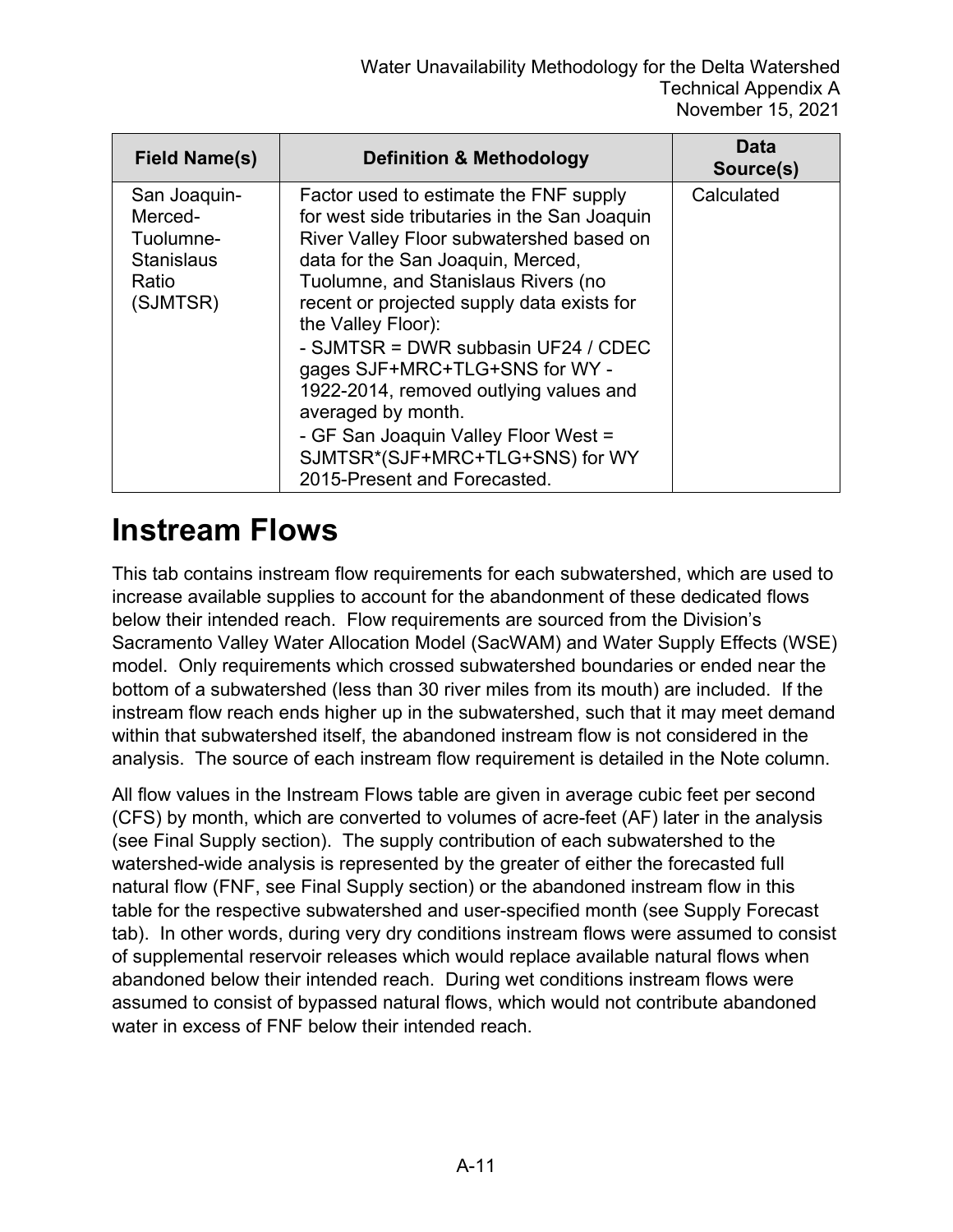## **Demand**

This tab contains monthly water diversion (demand) data for water right records in the Delta watershed. This data originated from the State Water Board's Electronic Water Rights Information Management System (eWRIMS) database. Technical Appendix B describes the process used to select these water right records and quality-control reported data to produce this dataset. In this tab each row quantifies reported water diversions (demand) for a single water right or claim in each month of the 2018 and 2019 calendar years, which are used as proxies for 2021 water demand in this analysis. Demand data are further adjusted in the Final Demand tab (see Final Demand section) to account for water rights with diversion points in multiple subwatersheds and return flows.

| <b>Field</b><br>Name(s)    | <b>Definition &amp; Methodology</b>                                                                                                                                                                                                                                                                                                                                                                                                                                                                                                                                                                                                                                                                                                                                                                                                                                                                                                                                                                                                                                                    | <b>Data</b><br>Source(s)                      |
|----------------------------|----------------------------------------------------------------------------------------------------------------------------------------------------------------------------------------------------------------------------------------------------------------------------------------------------------------------------------------------------------------------------------------------------------------------------------------------------------------------------------------------------------------------------------------------------------------------------------------------------------------------------------------------------------------------------------------------------------------------------------------------------------------------------------------------------------------------------------------------------------------------------------------------------------------------------------------------------------------------------------------------------------------------------------------------------------------------------------------|-----------------------------------------------|
| Application<br>ID          | Water Right Application ID; each water right<br>record on file with the State Water Board (Board)<br>is assigned a unique Application ID.                                                                                                                                                                                                                                                                                                                                                                                                                                                                                                                                                                                                                                                                                                                                                                                                                                                                                                                                              | eWRIMS<br>database                            |
| <b>Water Right</b><br>Type | Water right or claim type (see Appendix B for<br>additional information on the different Statement<br>assigned categories):<br>- Appropriative: A post-1914 appropriative water<br>right pursuant to a permit or license from the<br>Board.<br>- Statement of Div[ersion] and Use (Riparian): A<br>riparian water right claim.<br>- Statement of Div[ersion] and Use (Riparian or<br>Pre-1914): A riparian and/or pre-1914<br>appropriative water right claim.<br>- Statement of Div[ersion] and Use (Pre-1914): A<br>pre-1914 appropriative water right claim.<br>- Statement of Div[ersion] and Use (Reserved): A<br>federal reserved water right claim.<br>- Statement of Div[ersion] and Use (Other): Any<br>other category of water right claim (e.g., court<br>decreed/adjudicated or contract/agreement).<br>- Statement of Div[ersion] and Use (Unclassified):<br>A water right claim with an unspecified category.<br>- Statement of Div[ersion] and Use (Pending): A<br>statement filed to document diversions while an<br>appropriative water right application is pending. | eWRIMS<br>database w/<br>staff<br>adjustments |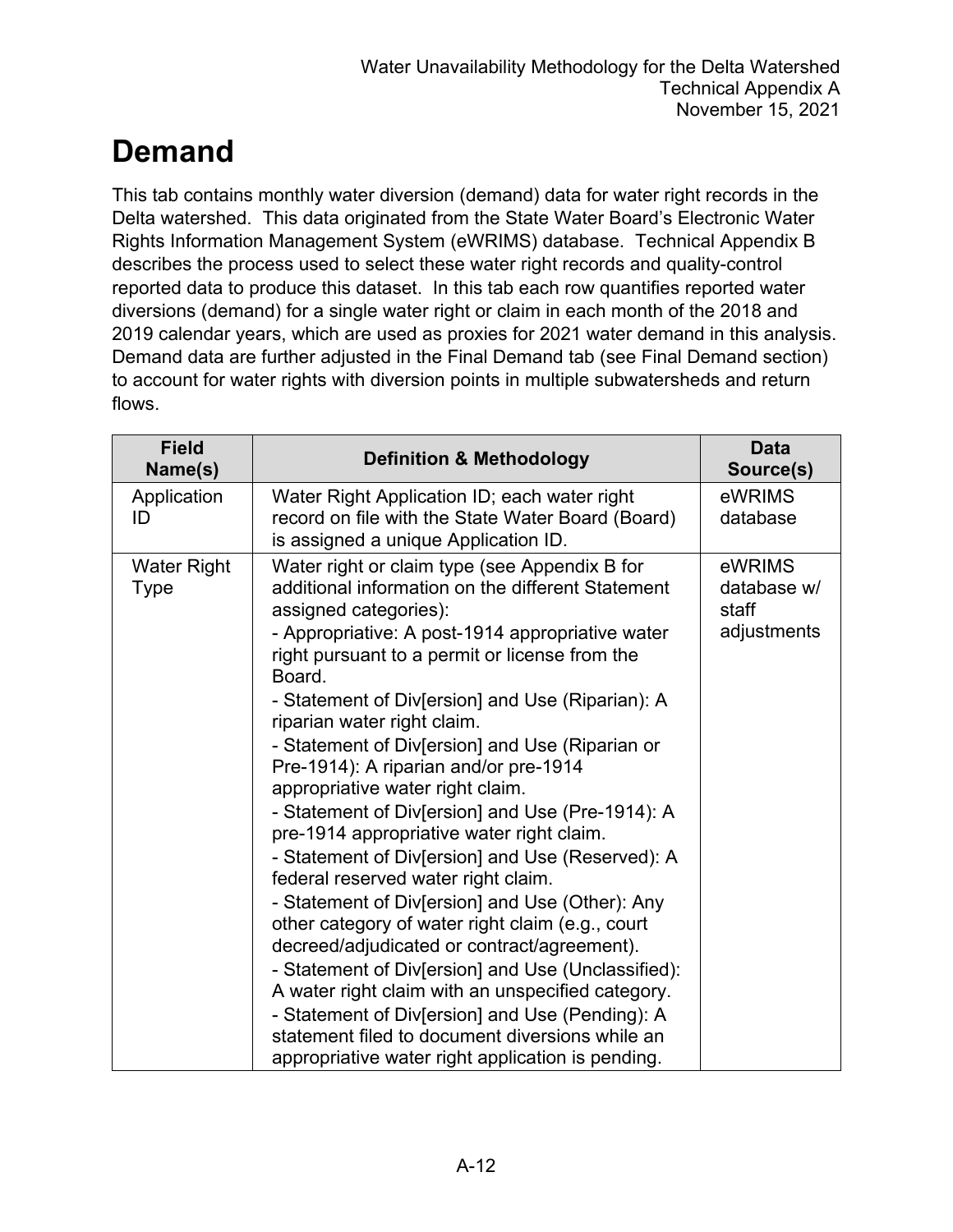| <b>Field</b><br>Name(s)             | <b>Definition &amp; Methodology</b>                                                                                                                                                                                                                                                                                                                                                                                                                                                                                                                                                                                                               | <b>Data</b><br>Source(s) |
|-------------------------------------|---------------------------------------------------------------------------------------------------------------------------------------------------------------------------------------------------------------------------------------------------------------------------------------------------------------------------------------------------------------------------------------------------------------------------------------------------------------------------------------------------------------------------------------------------------------------------------------------------------------------------------------------------|--------------------------|
|                                     | - Stockpond or Federal Stockpond: A water right<br>for a small livestock watering impoundment<br>constructed before 1969 (Water Code §1226).<br>- Registration (Domestic, Livestock, or<br>Cannabis): Water rights issued for certain small<br>projects (Water Code §§1228-1229).<br>- Federal Claims: A claim of federal reserved<br>water rights filed before July 1, 1984 (Water<br>Code §1227).<br>- Section 12 File: A specific type of water right,<br>similar to a pre-1914 appropriative water right<br>claim.                                                                                                                            |                          |
| <b>Water Right</b><br><b>Status</b> | Status of the water right or claim:<br>- Licensed: A post-1914 appropriative water right<br>for which the Board has issued a license.<br>- Permitted: A post-1914 appropriative water right<br>for which the Board has issued a permit.<br>- Claimed: A water right claimed by the owner<br>(i.e., Statements of Diversion and Use) which the<br>Board has not verified.<br>- Certified: A Stockpond, Federal Stockpond, or<br>Section 12 File water right for which the Board<br>has issued a certificate.<br>- Registered: A Domestic, Livestock, Cannabis,<br>or other small water right Registration which has<br>been approved by the Board. | eWRIMS<br>database       |
| Primary<br>Owner                    | Name of the primary owner of the water right<br>record.                                                                                                                                                                                                                                                                                                                                                                                                                                                                                                                                                                                           | eWRIMS<br>database       |
| <b>Beneficial</b><br>Use(s)         | Concatenated list of the beneficial use(s) of<br>water associated with the water right record, as<br>defined by Water Code §§660-669.                                                                                                                                                                                                                                                                                                                                                                                                                                                                                                             | eWRIMS<br>database       |
| Priority<br>Date                    | The priority date of the water right or claim<br>(YYYY/MM/DD):<br>- Appropriative: Assumed to be the earlier of the<br>Application Acceptance Date and Application<br><b>Received Date attributes.</b><br>- Statements (Riparian, Riparian or Pre-1914, or<br>Other): Marked as 'Riparian' because the water<br>right record does not contain sufficient<br>information to further disaggregate their<br>demands. They are conservatively assumed to                                                                                                                                                                                              | eWRIMS<br>database       |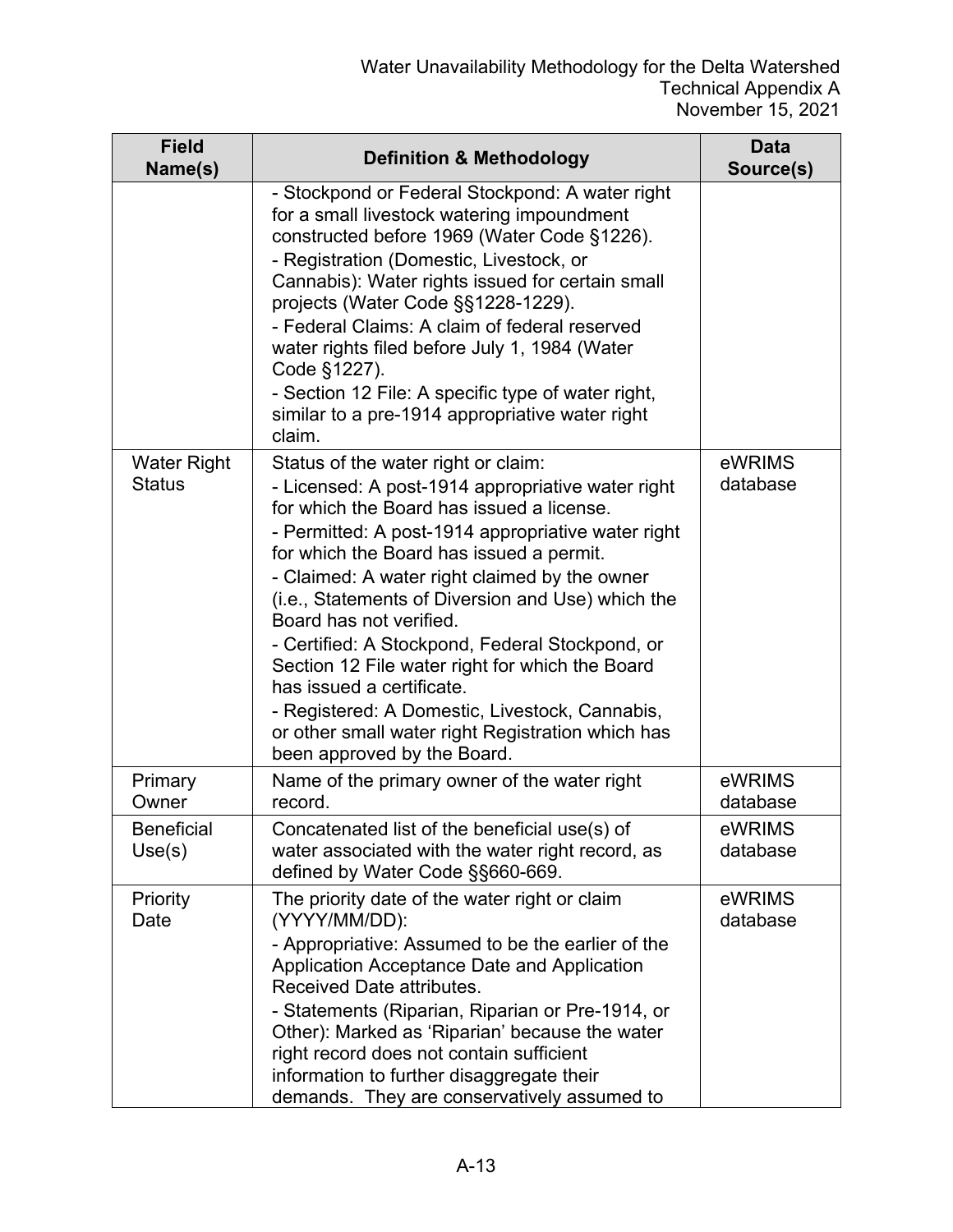| <b>Field</b><br>Name(s)                         | <b>Definition &amp; Methodology</b>                                                                                                                                                                                                                                                                                                                                                                                                                                                                                                                                                                                                                                    | Data<br>Source(s)                             |
|-------------------------------------------------|------------------------------------------------------------------------------------------------------------------------------------------------------------------------------------------------------------------------------------------------------------------------------------------------------------------------------------------------------------------------------------------------------------------------------------------------------------------------------------------------------------------------------------------------------------------------------------------------------------------------------------------------------------------------|-----------------------------------------------|
|                                                 | have a more senior priority date than all<br>appropriative water rights and claims. <sup>2</sup><br>- Statements (Pending): Marked as 'Pending' and<br>assumed to be the most junior of all records,<br>because the statement was only filed to<br>document diversions while an appropriative<br>water right application is pending.<br>- Project water rights listed in Board Decision<br>1641 (excepting 2 New Melones Project rights,<br>per Board Decision 1422): Marked as 'Project'<br>and assumed to be junior to other appropriative<br>water rights and claims.<br>- Other Records: assumed to be equal to the<br>Priority Date value in the eWRIMS database. |                                               |
| <b>Face Value</b><br>(AFA)                      | The maximum volume of water authorized for<br>diversion annually under an appropriative water<br>right. Statements, including Riparian and Pre-<br>1914 Appropriative claims, do not have an<br>assigned face value; for the purposes of this<br>analysis, their face value is assumed to be zero.                                                                                                                                                                                                                                                                                                                                                                     | eWRIMS<br>database                            |
| 2018/2019<br>Total<br><b>Diversion</b><br>(AFA) | The total reported diversion of the water right<br>record in calendar year 2018 or 2019. These<br>values include user-reported direct diversions<br>and diversions to storage from annual reports.<br>Values for select water right records were<br>manually reviewed by staff and corrected as<br>necessary (see Review columns).                                                                                                                                                                                                                                                                                                                                     | eWRIMS<br>database w/<br>staff<br>adjustments |
| 2018/2019<br><b>Review</b>                      | Indicates whether and how the 2018 or 2019<br>reported diversion was reviewed or corrected by<br>staff:<br>- Estimated Downward: Staff reviewed and<br>corrected the user-reported diversion value to be<br>higher than reported.                                                                                                                                                                                                                                                                                                                                                                                                                                      | Staff-<br>determined                          |

<span id="page-13-0"></span> $2$  For claims within the Legal Delta, this categorization of colorable riparian claims is consistent with recent judicial decisions (see e.g., *Modesto Irrigation District v. Heather Robinson Tanaka*, 48 Cal.App.5th 898 (2020)) and with the legal principles described in a memorandum dated December 15, 2017, regarding Issues Related to Overlap between Pre-1914 and Riparian Water Right Claims in the Delta and available on the website of the Office of the Delta Watermaster (Overlap Memo).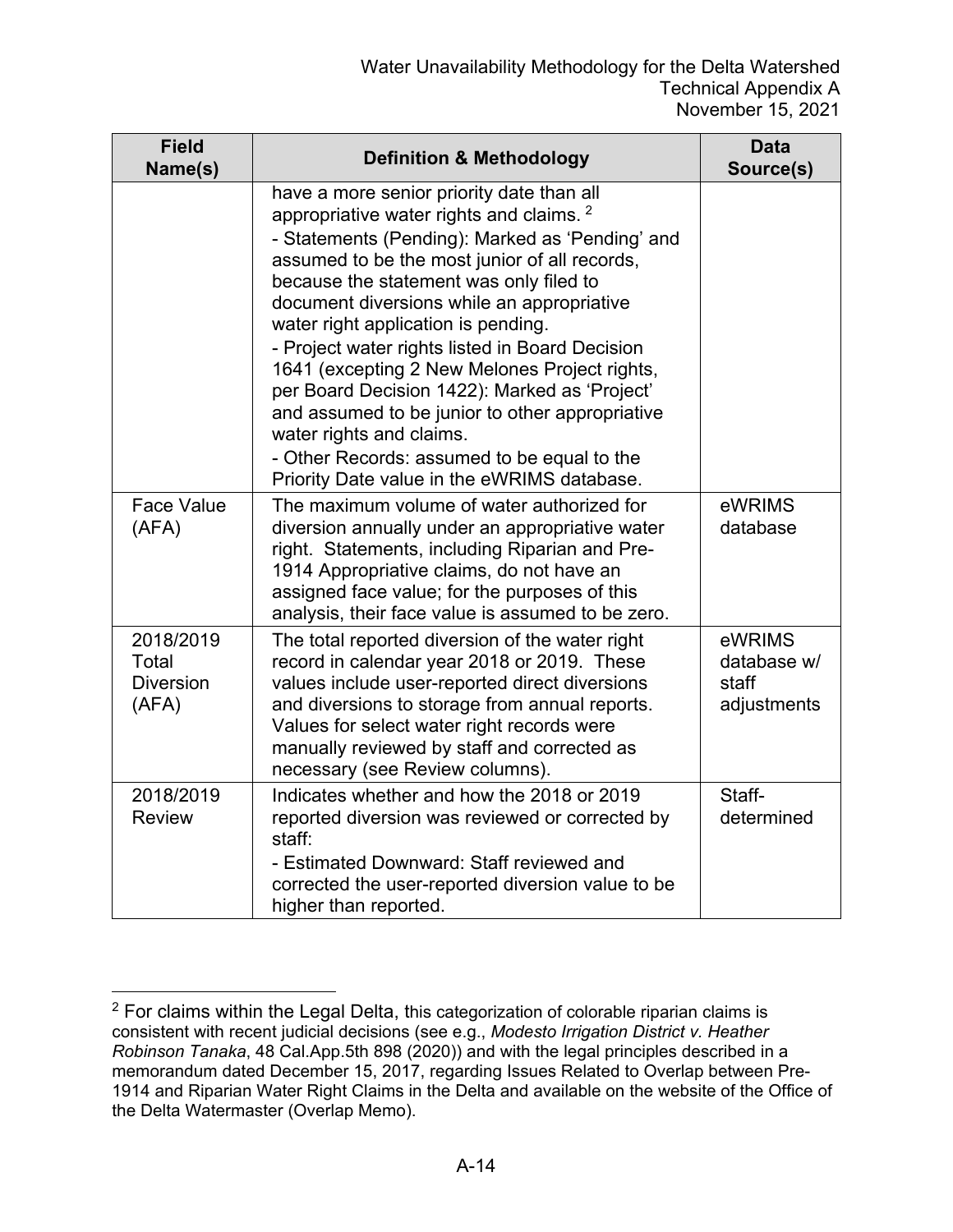| <b>Field</b><br>Name(s)                          | <b>Definition &amp; Methodology</b>                                                                                                                                                                                                                                                                                                              | Data<br>Source(s)                             |
|--------------------------------------------------|--------------------------------------------------------------------------------------------------------------------------------------------------------------------------------------------------------------------------------------------------------------------------------------------------------------------------------------------------|-----------------------------------------------|
|                                                  | - Estimated Upward: Staff reviewed and<br>corrected the user-reported diversion value to be<br>lower than reported.<br>- Reviewed Not Changed: Staff reviewed the<br>reported diversion value but did not apply a<br>correction.<br>- Not Reviewed: Staff did not manually review the<br>annual report.                                          |                                               |
| 2018/2019<br>Jan-Dec<br><b>Diversion</b><br>(AF) | The total reported diversion of the water right<br>record in each month of calendar year 2018 or<br>2019. These values include user-reported direct<br>diversions and diversions to storage from annual<br>reports. Values for select water right records<br>were manually reviewed by staff and corrected<br>as necessary (see Review columns). | eWRIMS<br>database w/<br>staff<br>adjustments |

#### **Return Flows**

This tab contains factors which are used to adjust demand data to account for return flows within each subwatershed. Return Flow factors are calculated for each month in the Sacramento and San Joaquin River watersheds as the percent of diversion which returned as flow within the same month (Factor = Total Diversions / Total Return Flows) from May through September. Data used to determine the factors, which include return flows from both agricultural and municipal water uses, were sourced from CalSim 3 results published by DWR. Results from WY 2014 are used, as its hydrology most closely matches forecasts for the remainder of WY 2021.

All values in the Return Flows table are given as multipliers (i.e., a value of 0.6 means that the analysis will reduce demands within the given subwatershed in the given month by 40%). Demand values in the analysis are adjusted by multiplying monthly demand for a given water right or claim by the monthly factor for the appropriate subwatershed where it diverts. The Methodology currently only applies return flow factors to reduce demands within lower valley portions of the Delta watershed (the Sacramento Bend, Upper Sacramento Valley, Sacramento Valley Floor, and San Joaquin Valley Floor subwatersheds) because return flows from diversions within headwater subwatersheds are not expected to be available within the same subwatershed (i.e., they return further downstream on the valley floor). Demand adjustments are done in the Final Demand tab of the spreadsheet (see next section).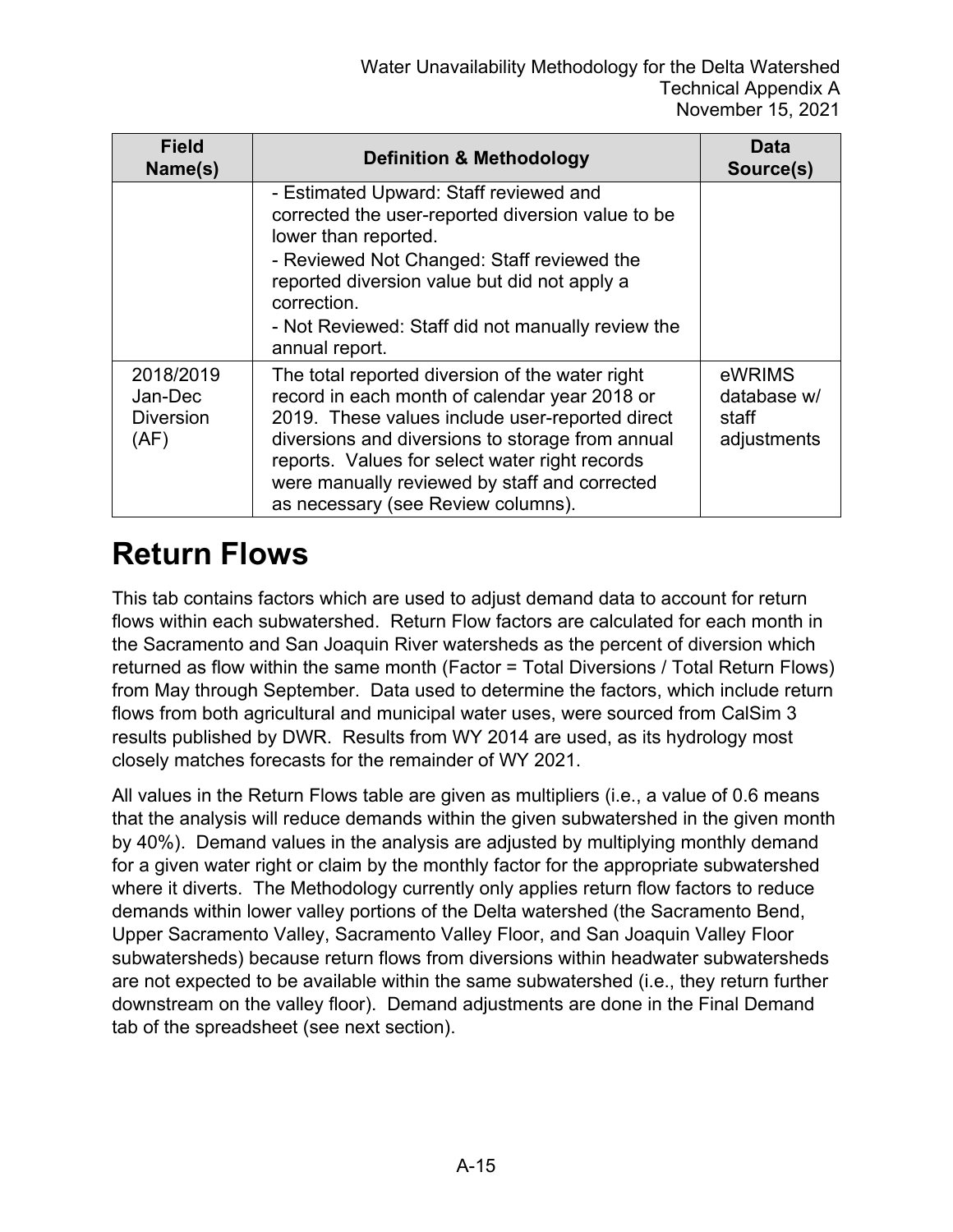## **Final Demand**

This tab contains monthly demand data for water rights and claims in the Delta watershed, which are modified from the Demand tab (see previous section) to account for return flows and water rights with multiple points of diversion (PODs). This demand separation is necessary because annual water right reports, and thus the data in the Demand tab of the spreadsheet, are provided for each water right record rather than each POD. While the data necessary to separate demands to each POD originated from the Division's eWRIMS database, some staff judgement is required to develop the Demand Weights listed in this tab based on the nature of PODs associated with each right. Demand adjustments to account for return flows are sourced from the Return Flows tab of the spreadsheet. Each row quantifies monthly demands from a single water right or claim's POD.

| <b>Field Name(s)</b>       | <b>Definition &amp; Methodology</b>                                                                                                                                                                                                                                                                                                                                                                                                                                             | <b>Data</b><br>Source(s)                      |
|----------------------------|---------------------------------------------------------------------------------------------------------------------------------------------------------------------------------------------------------------------------------------------------------------------------------------------------------------------------------------------------------------------------------------------------------------------------------------------------------------------------------|-----------------------------------------------|
| <b>Application ID</b>      | Application ID of the water right or claim,<br>sourced from the Demand tab. Water<br>rights or claims with multiple PODs are<br>split into multiple rows, one for each POD.                                                                                                                                                                                                                                                                                                     | eWRIMS<br>database                            |
| <b>Water Right</b><br>Type | Water right or claim type, sourced from the<br>Demand tab.                                                                                                                                                                                                                                                                                                                                                                                                                      | eWRIMS<br>database w/<br>staff<br>adjustments |
| <b>Primary Owner</b>       | Name of the primary owner of the water<br>right record.                                                                                                                                                                                                                                                                                                                                                                                                                         | eWRIMS<br>database                            |
| POD ID                     | Unique numeric identifier for the POD.                                                                                                                                                                                                                                                                                                                                                                                                                                          | eWRIMS<br>database                            |
| Latitude/<br>Longitude     | Latitude and longitude coordinates of the<br>POD location (NAD83).                                                                                                                                                                                                                                                                                                                                                                                                              | eWRIMS<br>database                            |
| HUC <sub>8</sub>           | The name of the Hydrologic Unit Code<br>Level 8 watershed where demand from<br>the POD. Water right or claim PODs are<br>automatically assigned a HUC8 value in<br>eWRIMS based on their location. HUC8<br>values for some PODs in the Upper<br>Mokelumne, Middle San Joaquin-Lower<br>Chowchilla, and Fresno River were<br>manually assigned to other HUC8s so that<br>PODs within these subwatersheds<br>represent headwater demands that can<br>only be met by local supply. | eWRIMS<br>database,<br><b>USGS WBD</b>        |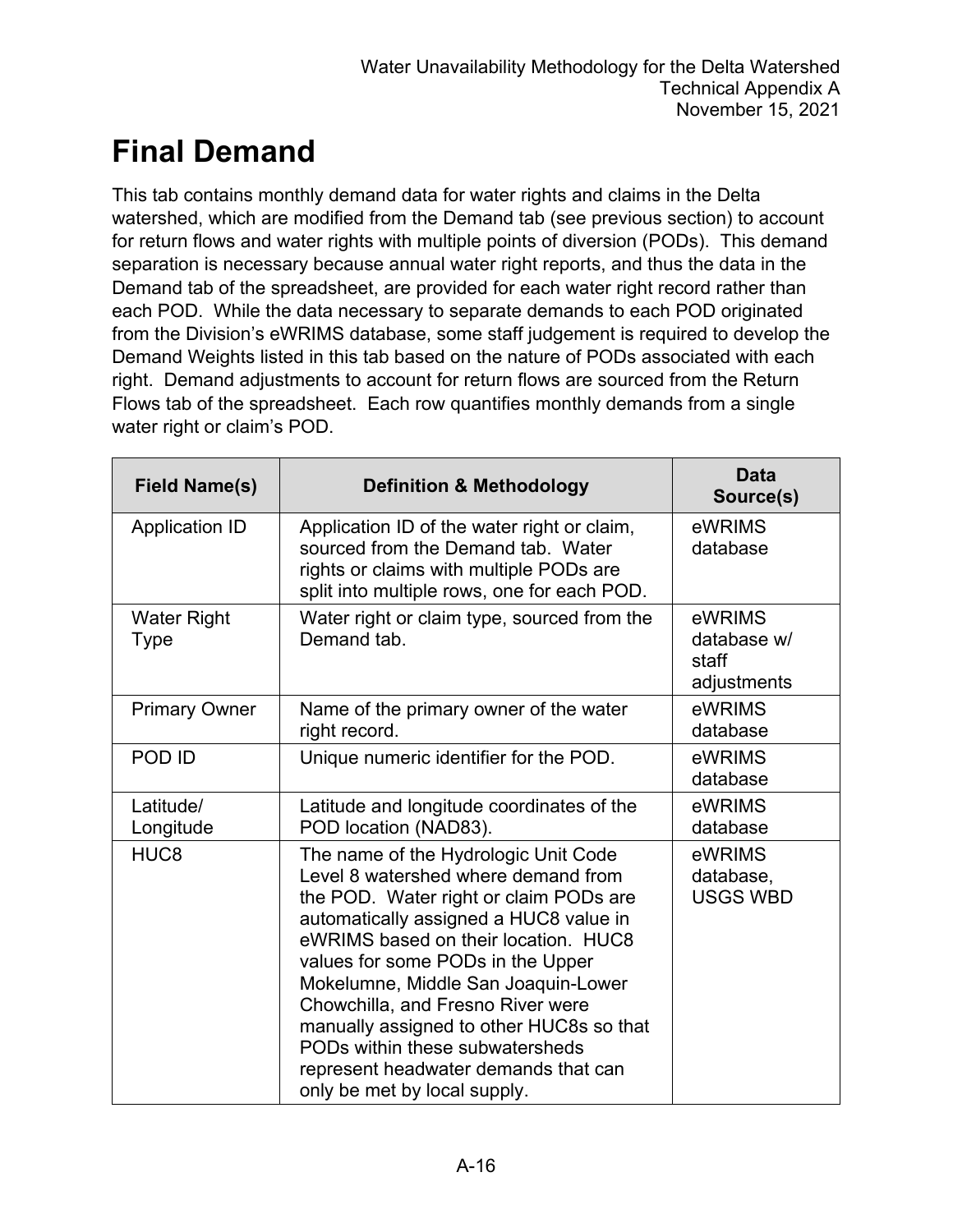| <b>Field Name(s)</b> | <b>Definition &amp; Methodology</b>                                                                                                                                                                                                                                                                                                                                                                                                                                                                              | <b>Data</b><br>Source(s)                      |
|----------------------|------------------------------------------------------------------------------------------------------------------------------------------------------------------------------------------------------------------------------------------------------------------------------------------------------------------------------------------------------------------------------------------------------------------------------------------------------------------------------------------------------------------|-----------------------------------------------|
| Subwatershed         | Subwatershed where demand from the<br>POD is row is located. Sourced from the<br>Subwatersheds tab based on the HUC8<br>value.                                                                                                                                                                                                                                                                                                                                                                                   | Staff-<br>determined                          |
| Watershed            | The watershed in which the demand<br>occurs: the Sacramento River watershed<br>or the San Joaquin River watershed.<br>Sourced from the Subwatersheds tab<br>based on the HUC8 value.                                                                                                                                                                                                                                                                                                                             | eWRIMS<br>database,<br><b>USGS WBD</b>        |
| Legal Delta?         | Indicates if that POD is located in the<br>Legal Delta (TRUE/FALSE). Assigned in<br>the eWRIMS database based on the<br>location of the POD.                                                                                                                                                                                                                                                                                                                                                                     | eWRIMS<br>database w/<br>staff<br>adjustments |
| <b>Priority Date</b> | The priority date of a water right or claim,<br>sourced from the Demand tab<br>(YYYY/MM/DD).                                                                                                                                                                                                                                                                                                                                                                                                                     | eWRIMS<br>database w/<br>staff<br>adjustments |
| <b>Priority Year</b> | The year of the priority date, sourced from<br>the previous column. Riparian, Project, or<br>Pending priorities are shown as blank.                                                                                                                                                                                                                                                                                                                                                                              | eWRIMS<br>database w/<br>staff<br>adjustments |
| Demand<br>Weight     | The percent of the specified water right or<br>claim's demand which was assumed to<br>occur from the specified POD:<br>- Demand Weight $=$ (1 if an Active point of<br>Direct Diversion or Diversion to Storage, 0<br>if Inactive or Point of Rediversion) / (total<br>number of Active Points of Diversion or<br>Diversion to Storage within the Delta<br>watershed for the given record).<br>- The sum of Demand Weights for most<br>water rights or claims is equal to one (see<br>exception in next column). | Staff-<br>determined                          |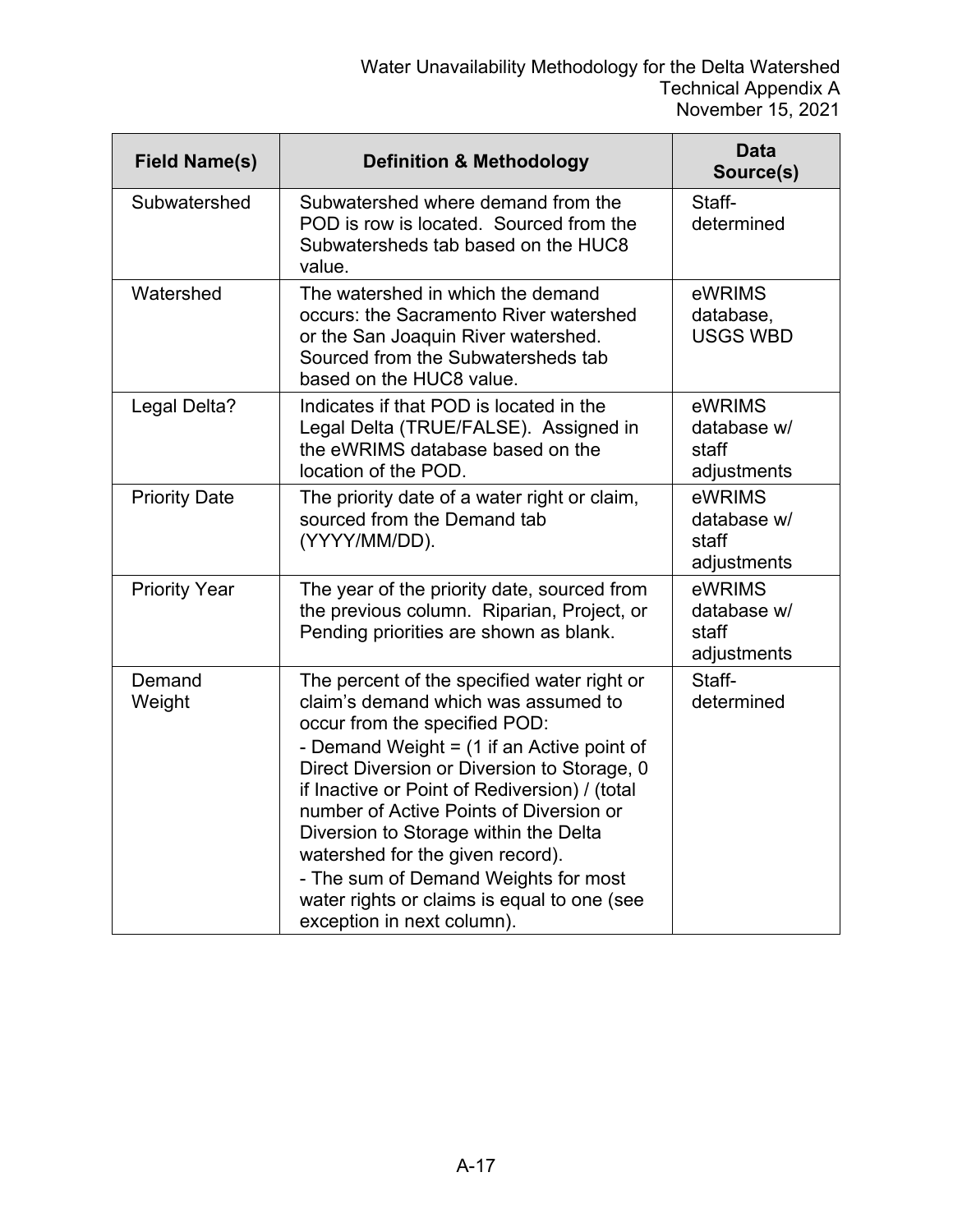| <b>Field Name(s)</b>                    | <b>Definition &amp; Methodology</b>                                                                                                                                                                                                                                                                                                                                                                                                                                                                                                                                                                                    | <b>Data</b><br>Source(s) |
|-----------------------------------------|------------------------------------------------------------------------------------------------------------------------------------------------------------------------------------------------------------------------------------------------------------------------------------------------------------------------------------------------------------------------------------------------------------------------------------------------------------------------------------------------------------------------------------------------------------------------------------------------------------------------|--------------------------|
| Demand<br>Comment                       | Additional detail about the Demand<br>Weight or other aspects of the demand:<br>- POD(s) outside Delta watershed: The<br>water right or claim has one or more<br>associated PODs which divert from<br>streams outside the Delta watershed (sum<br>of Demands Weights is less than one).<br>- Inactive: The POD is not actively used<br>(Demand Weight is zero).<br>- Rediversion: The POD does not divert<br>natural flow (Demand Weight is zero).<br>- Project: The water right is listed in Board<br>Decision 1641 and its Priority Date is set<br>to 'Project.' Indicates the associated<br>project (e.g., Shasta). | Staff-<br>determined     |
| Jan-Dec<br>Demand (AF)                  | Monthly demands of the specified water<br>right or claim from the specified POD.<br>Demands for the purpose of evaluating<br>water unavailability are assumed to be<br>represented by 2018 reported diversions.<br>Calculated as follows:<br>(Application ID Demand for month of<br>2018, sourced from Demand tab) *<br>(Return Flow Factor for subwatershed and<br>month, sourced from Return Flows tab) *<br>(Demand Weight)                                                                                                                                                                                         | Calculated               |
| Selected<br><b>Month Demand</b><br>(AF) | Monthly demand of the specified water<br>right or claim POD for the month of the<br>user-specified Start Date in the Supply<br>Forecast tab.                                                                                                                                                                                                                                                                                                                                                                                                                                                                           | Calculated               |

## **Headwaters**

This tab contains a tabular water unavailability analysis for the 17 headwater subwatersheds in the Delta watershed. In each, forecasted water supplies are used to determine water unavailability for each water right or claim in order of priority date. Rights or claims which are not expected to have water available to meet their demands due to limited local supplies are flagged for the receipt of a notice of water unavailability or curtailment order, and these unmet demands are excluded from the Watershed-level analysis (see next section). If the Headwaters Analysis indicates that any Riparian claims of right (senior demands) would face water unavailability (see calculations in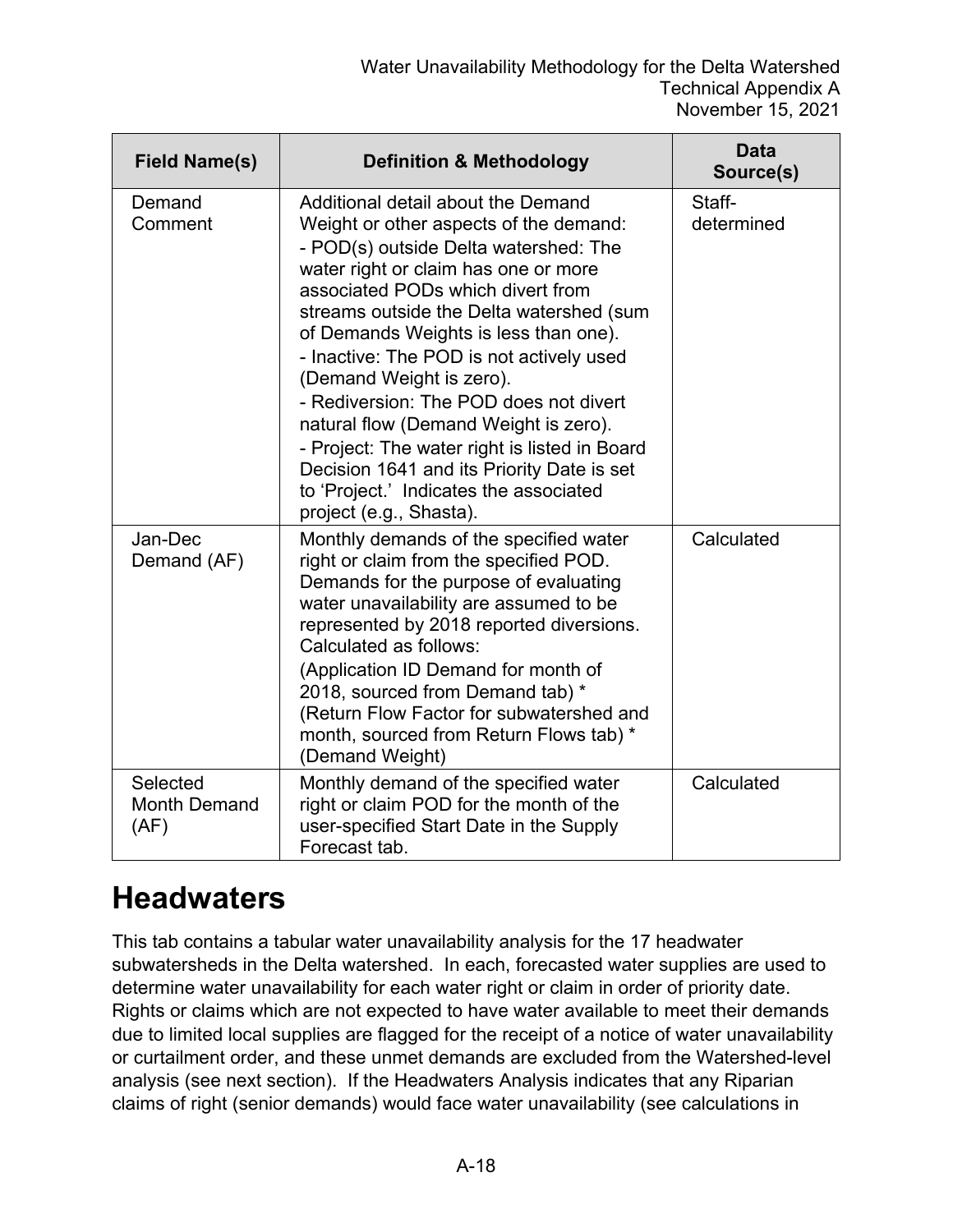Final Supply section), all supplies and demands from that subwatershed are excluded from its respective Watershed analysis. In other words, these streams are assumed to not have connectivity to the Delta watershed due to senior demands exceeding all available water supplies.

This analysis is set-up for each headwater subwatershed as follows:

- 1. The water rights and claims listed in the Final Demand tab of the spreadsheet are grouped by subwatershed.
- 2. Any rights or claims located in the Legal Delta (Legal Delta? = TRUE) are excluded; this only occurs in the furthest downstream reaches of the Putah Creek, Stanislaus River, Calaveras River, Mokelumne River, and Cosumnes River headwater subwatersheds. Water unavailability for these rights or claims is only analyzed in the Watershed analyses, as they are assumed to have access to water from both the Sacramento and San Joaquin Rivers and not be limited by local supplies.
- 3. Any duplicate records (i.e., with the same Application ID, Subwatershed, and Legal Delta? values) are merged; this occurs for any records with multiple PODs within the same subwatershed. All Riparian-priority claims in each subwatershed are also merged, since water unavailability is not determined for individual Riparian-priority claims.
- 4. Rights and claims within each subwatershed are sorted by priority date, with the most senior rights or claims first: Riparian, Pre-1914 Appropriative, Appropriative, Project (see the explanations of Statement assigned categories and priority assumptions in the Demand and Final Demand sections). All Riparian claims of right are assumed to have senior priority over all pre-1914 appropriative claims, which are in turn assumed to have priority over all post-1914 appropriative rights.
- 5. For each right or claim within a subwatershed over the user-specified time period in the Supply Forecast tab, each of the following parameters is calculated or determined: demand, cumulative supply available, water unavailability (i.e., will this right or claim receive a notice of water unavailability or curtailment order?), demand met, and demand unmet. Demands are calculated, and thus water unavailability is evaluated, for the user-specified time period in the Supply Forecast tab.

This tab is grouped into seventeen tables separated by black rows which contain the analysis for each headwater subwatershed: Sacramento River above Bend, Stony Creek, Cache Creek, Upper Feather River, Yuba River, Bear River, Upper American River, Putah Creek, Chowchilla River, Upper San Joaquin River, Fresno River, Merced River, Tuolumne River, Stanislaus River, Calaveras River, Mokelumne River, and Cosumnes River.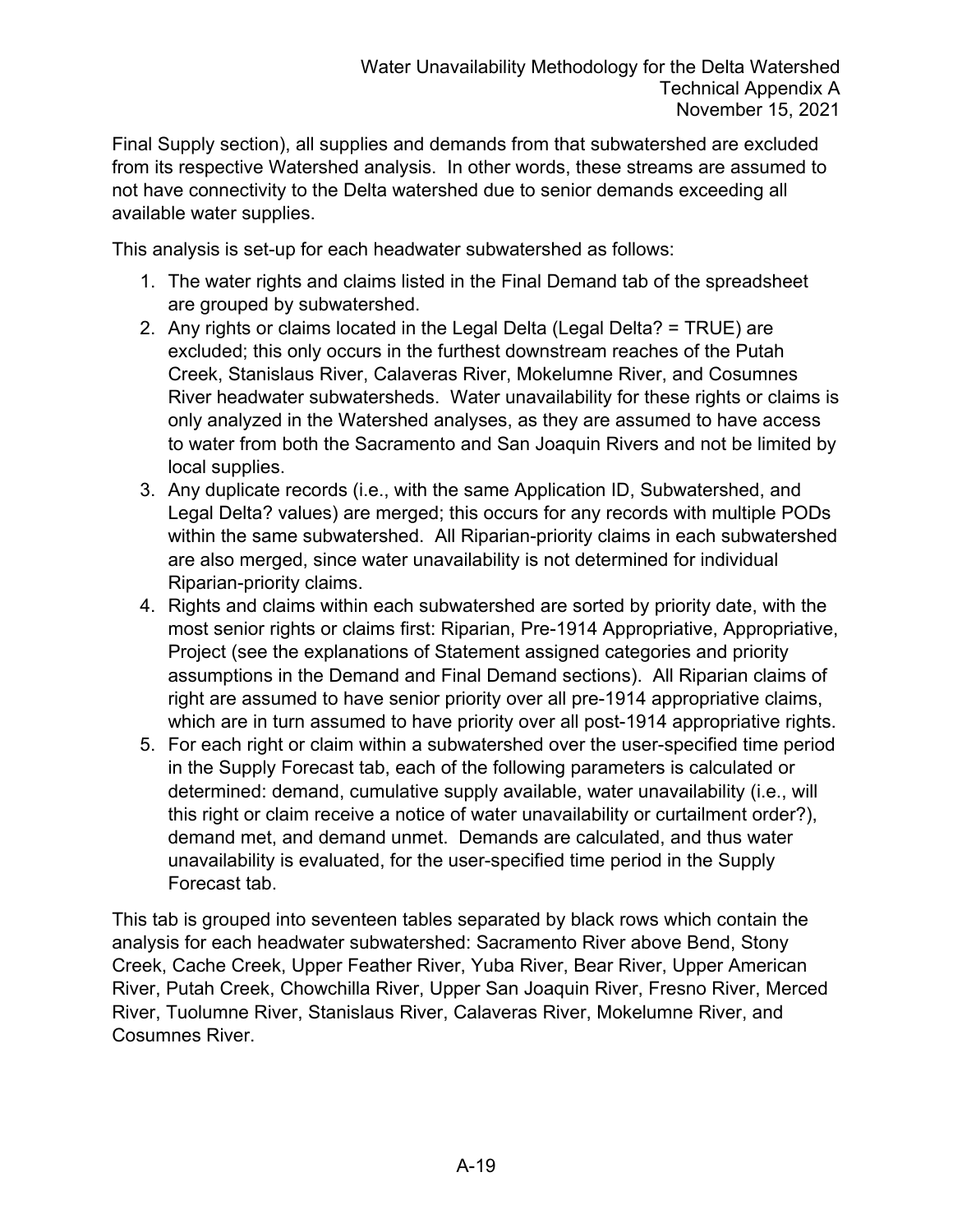| <b>Field Name(s)</b>    | <b>Definition &amp; Methodology</b>                                                                                                                                                                                                                                                                                                                                                                                                                                                                                                                                | <b>Data</b><br>Source(s)                      |
|-------------------------|--------------------------------------------------------------------------------------------------------------------------------------------------------------------------------------------------------------------------------------------------------------------------------------------------------------------------------------------------------------------------------------------------------------------------------------------------------------------------------------------------------------------------------------------------------------------|-----------------------------------------------|
| Watershed               | The watershed in which the demand<br>occurs, Sacramento River or San<br>Joaquin River. Sourced from the Final<br>Demand tab.                                                                                                                                                                                                                                                                                                                                                                                                                                       | <b>USGS WBD</b>                               |
| Subwatershed            | Smallest area over which water<br>unavailability is determined, based on<br>one or more HUC8s. This tab contains<br>data for only headwater subwatersheds<br>(see Subwatersheds section), sourced<br>from the Final Demand tab.                                                                                                                                                                                                                                                                                                                                    | Staff-<br>determined                          |
| <b>Application ID</b>   | Application ID of each water right or<br>claim, sourced from the Final Demand<br>tab. Any duplicate Application IDs<br>within a single subwatershed are<br>merged.                                                                                                                                                                                                                                                                                                                                                                                                 | eWRIMS<br>database                            |
| <b>Primary Owner</b>    | Name of the primary owner of the water<br>right or claim, sourced from the Demand<br>tab.                                                                                                                                                                                                                                                                                                                                                                                                                                                                          | eWRIMS<br>database                            |
| <b>Water Right Type</b> | Water right or claim type, sourced from<br>the Demand tab.                                                                                                                                                                                                                                                                                                                                                                                                                                                                                                         | eWRIMS<br>database w/<br>staff<br>adjustments |
| <b>Priority Date</b>    | The priority date of a water right or<br>claim, sourced from the Demand tab<br>(YYYY/MM/DD). Statements with<br>'Riparian' priority are grouped together<br>as a single demand at the top (senior<br>priority) of each subwatershed, while<br>Project rights listed in Board Decision<br>1641 are denoted as 'Project' priority<br>and are assumed to be junior to other<br>appropriative demands. Statements<br>with 'Pending' priority are assumed to<br>be junior to all other water rights and<br>claims and are listed at the bottom of<br>each subwatershed. | eWRIMS<br>database w/<br>staff<br>adjustments |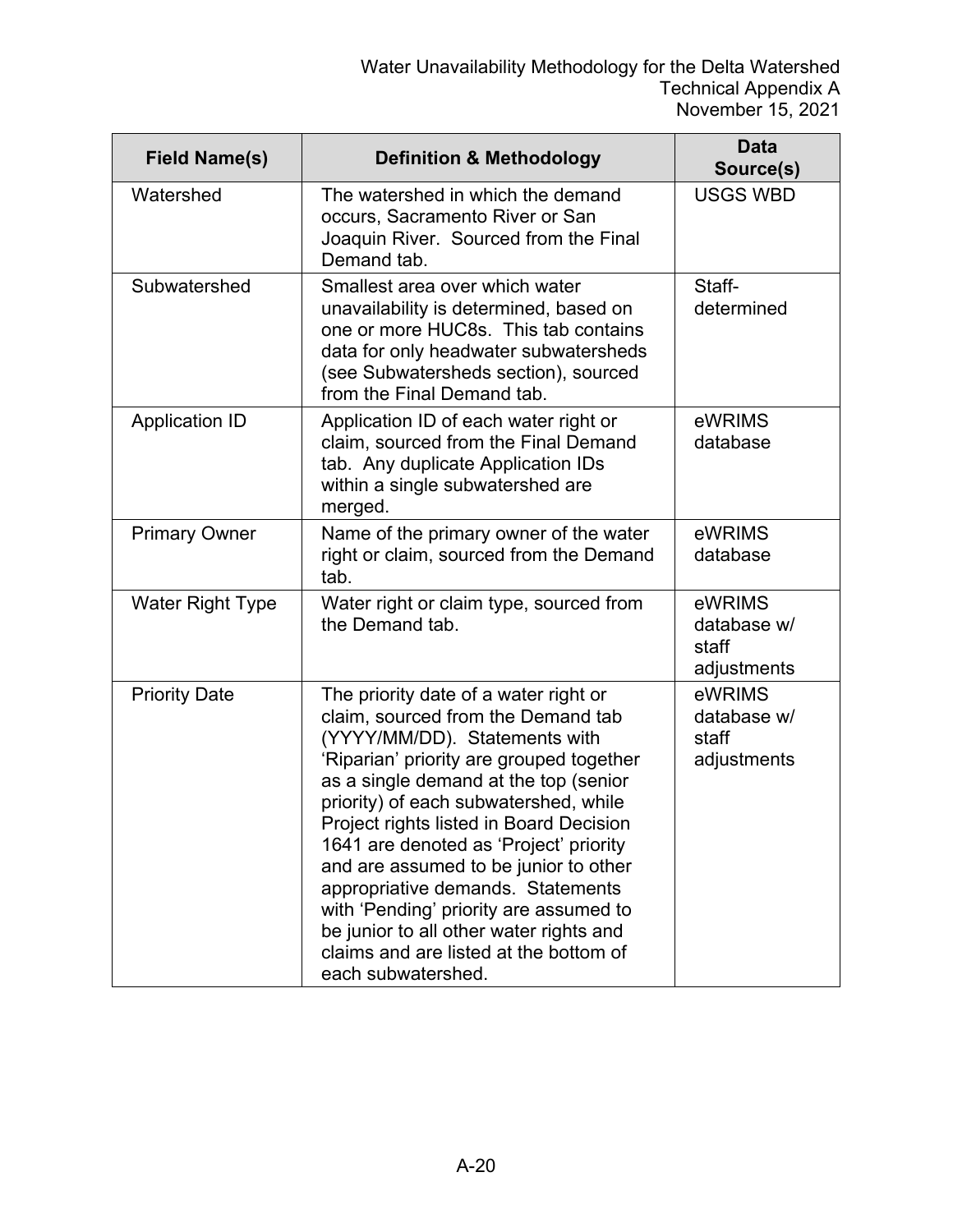| <b>Field Name(s)</b>                                  | <b>Definition &amp; Methodology</b>                                                                                                                                                                                                                                                                                                                                                                                                                                                                                                                                                                                                                              | <b>Data</b><br>Source(s)                      |
|-------------------------------------------------------|------------------------------------------------------------------------------------------------------------------------------------------------------------------------------------------------------------------------------------------------------------------------------------------------------------------------------------------------------------------------------------------------------------------------------------------------------------------------------------------------------------------------------------------------------------------------------------------------------------------------------------------------------------------|-----------------------------------------------|
| Demand                                                | Demands by each water right or claim in<br>the respective subwatershed for the<br>user-specified time period in the Supply<br>Forecast tab, summed from the<br>Selected Month Demand column of the<br>Final Demand tab. Excludes any<br>demands in the Legal Delta.<br>NOTE: Even if the user-specified period<br>spans multiple months, Demand is<br>calculated from only a single month's<br>daily average Demand volume (based<br>on the Start Date) multiplied by the<br>number of days in the user-specified<br>time period.                                                                                                                                | eWRIMS<br>database w/<br>staff<br>adjustments |
| Supply<br>Cumulative                                  | Available water supply to meet each<br>water right or claim's Demand over the<br>specified time period, calculated as<br>follows:<br>- For the first water right or claim in<br>each subwatershed, equal to the<br>subwatershed's supply from the second<br>table in the Final Supply tab.<br>- For the next water right or claim, the<br>Supply Cumulative available to the<br>previous right or claim minus the<br>previous right or claim's Demand<br>Potentially Met in Subwatershed (see<br>below).<br>- Continued for each next junior water<br>right or claim, until all Demands are<br>accounted for or there is no remaining<br>water supply available. | CNRFC, B-<br>120, staff<br>estimates          |
| Water<br>Unavailable in<br>Headwater<br>Subwatershed? | If water is anticipated to be unavailable<br>to the respective water right or claim for<br>the specified time period. Determined if<br>Demand exceeds Supply Cumulative<br>(TRUE/FALSE). These cells have<br>conditional formatting to highlight red if<br>water is unavailable for a given right or<br>claim.                                                                                                                                                                                                                                                                                                                                                   | Staff-<br>determined                          |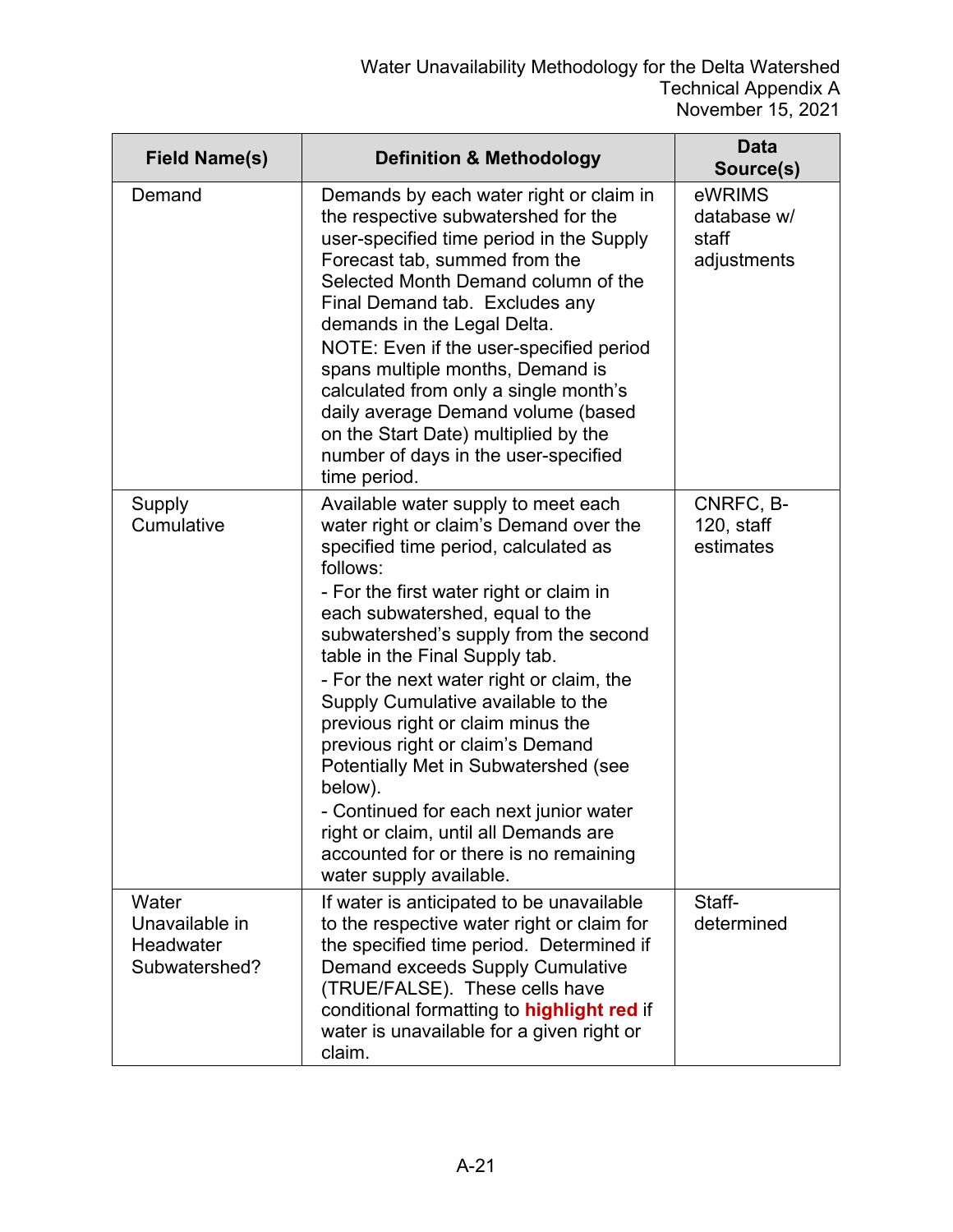| <b>Field Name(s)</b>                         | <b>Definition &amp; Methodology</b>                                                                                                                                                                                                                                                                                                                                                                                                                           | Data<br>Source(s) |
|----------------------------------------------|---------------------------------------------------------------------------------------------------------------------------------------------------------------------------------------------------------------------------------------------------------------------------------------------------------------------------------------------------------------------------------------------------------------------------------------------------------------|-------------------|
| Demand<br>Potentially Met in<br>Subwatershed | Amount of each right or claim's Demand<br>which can be met by available supply in<br>the specified time period, calculated as<br>follows:<br>- If Supply Cumulative > Demand, equal<br>to Demand.<br>- If 0 < Supply Cumulative < Demand,<br>equal to Supply Cumulative (i.e., Water<br>Unavailable in Subwatershed, but a<br>portion of Demand can be met).<br>- If Supply Cumulative $= 0$ , equal to zero<br>(i.e., Water Unavailable in<br>Subwatershed). | Calculated        |
| Demand Unmet in<br>Subwatershed              | Amount of each right or claim's Demand<br>which cannot be met by available water<br>supply in the specified time period,<br>calculated as follows:<br>- If Demand Potentially Met = Demand,<br>equal to zero.<br>- If Demand Potentially Met < Demand,<br>equal to Demand - Demand Potentially<br>Met.<br>- If Demand Potentially Met $= 0$ , equal to<br>Demand.                                                                                             | Calculated        |

#### **Watersheds**

This tab contains a tabular water unavailability analysis for the Sacramento and San Joaquin River watersheds. In each watershed, total forecasted supplies are used to determine water unavailability for each right or claim in order of priority date. Demands compared in this analysis include those in headwater subwatersheds which may be met by local supplies (see previous section), as well as all demands located in lower subwatersheds and within the Legal Delta. Rights or claims which are not expected to have water available to meet their demands are flagged for the receipt of a notice of water unavailability or curtailment order. This is in addition to those flagged for receipt of a notice of water unavailability or curtailments order in the Headwaters analysis; while there may be enough water present locally to meet a given demand, those supplies may not actually be available if they are needed to supply more senior rights or claims further downstream in the watershed. Headwater subwatersheds where not all senior demands (Priority Date = Riparian) can be met by available supplies have their supplies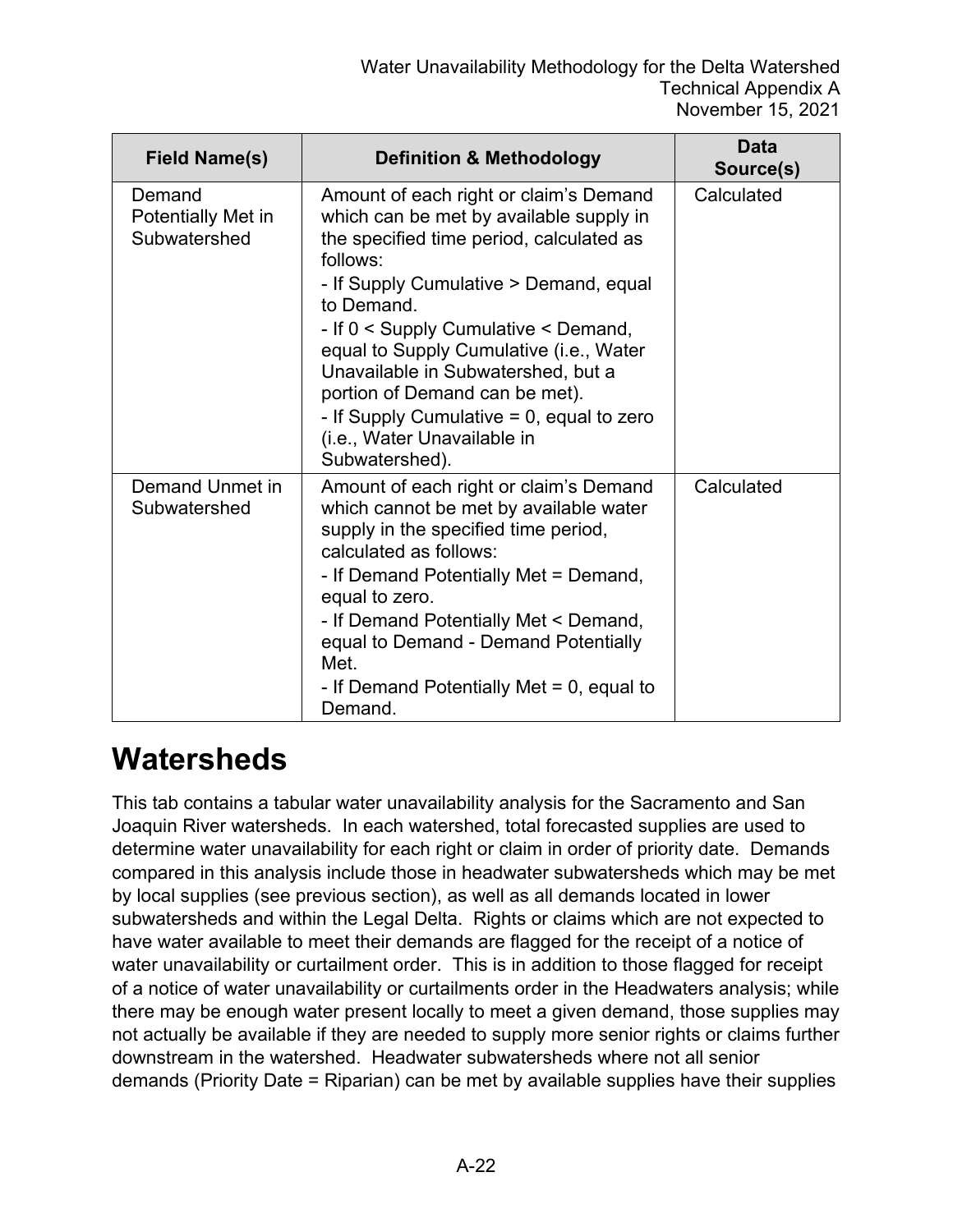and demands removed from the Watershed Analysis (see Final Supply and Headwaters sections).

This analysis is set-up for each watershed as follows:

- 1. The water rights and claims listed in the Final Demand tab of the spreadsheet are grouped by watershed. Rights or claims within the Legal Delta (Legal Delta? = TRUE), with the exception of Riparian-only claims (Water Right Type = Statement of Div and Use (Riparian)), are present in both watersheds so that they can be prorated to each based on available supplies.
- 2. Any duplicate records (i.e., with the same Application ID, Subwatershed, Watershed, and Legal Delta? values) are merged; this occurs for any records with multiple PODs within the same subwatershed. All Riparian-priority claims in each watershed are also merged (into three separate categories based on their specific type and Legal Delta? value), since water unavailability is not determined for individual Riparian-priority claims.
- 3. Rights and claims within each subwatershed are sorted by priority date, with the most senior rights or claims first: Riparian, Pre-1914 Appropriative, Appropriative, Project (see the explanations of Statement assigned categories and priority assumptions in the Demand and Final Demand sections). All Riparian claims of right are assumed to have senior priority over all pre-1914 appropriative claims, which are in turn assumed to have priority over all post-1914 appropriative rights.
- 6. For each right or claim within a watershed over the user-specified time period in the Supply Forecast tab, each of the following parameters is calculated or determined: demand (both total and headwater subwatershed demand which can potentially be met by local supplies), cumulative supply available, water unavailability (i.e., will this right or claim receive a notice of water unavailability or curtailment order?), demand met, and demand unmet. Demands are calculated, and thus water unavailability is evaluated, for the user-specified time period in the Supply Forecast tab.

This tab is grouped into two tables separated by black rows, one for each watershed (Sacramento and San Joaquin).

NOTE: Though this tab evaluates water unavailability for any user-specified time period entered in the Supply Forecast tab, water unavailability analyses for the purpose of issuing curtailments in the Legal Delta will not be performed on a timestep any shorter than one month.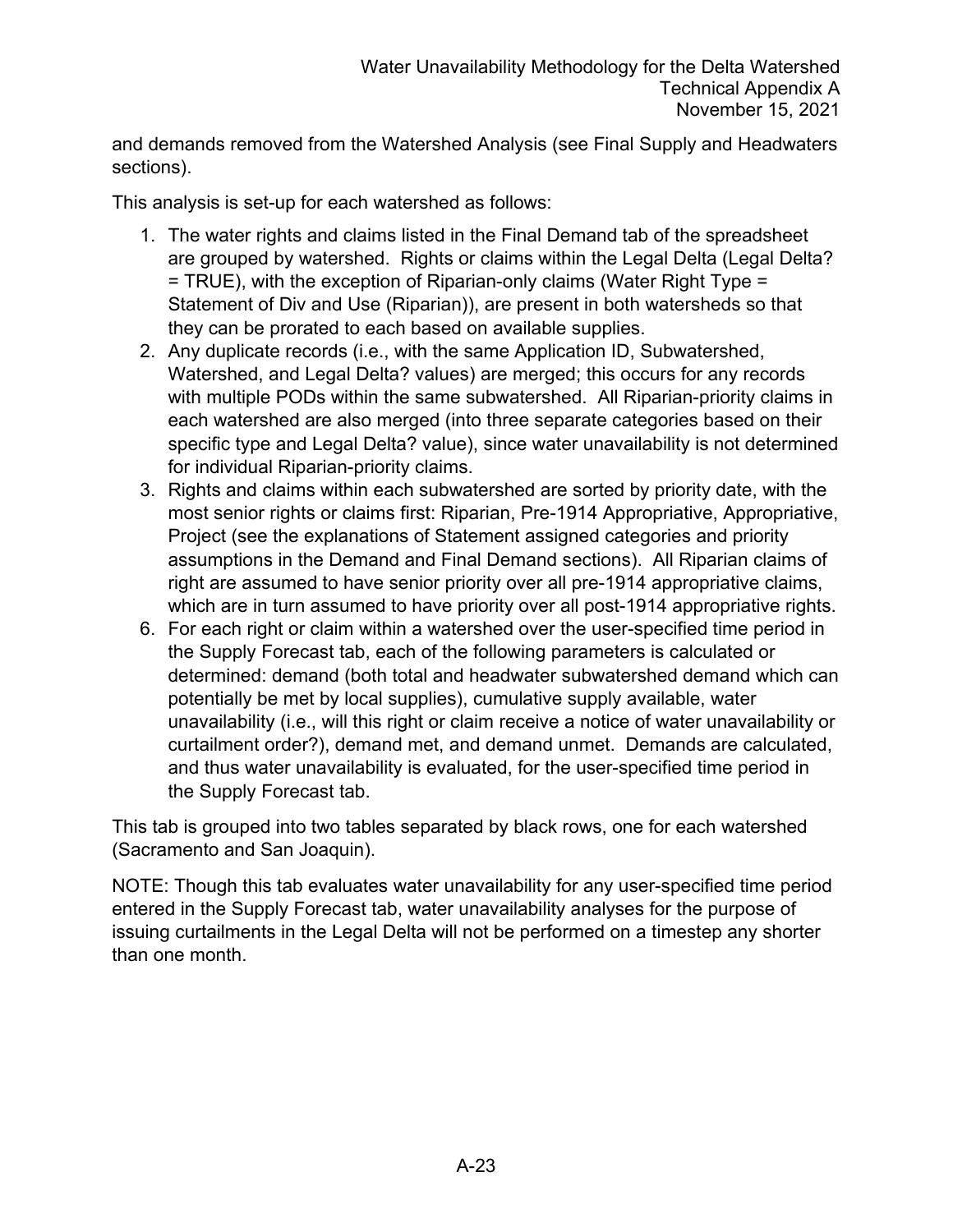| <b>Field Name(s)</b>              | <b>Definition &amp; Methodology</b>                                                                                                                                                                                                                                                                                                                                                                                                                                                                                                                      | <b>Data</b><br>Source(s)                      |
|-----------------------------------|----------------------------------------------------------------------------------------------------------------------------------------------------------------------------------------------------------------------------------------------------------------------------------------------------------------------------------------------------------------------------------------------------------------------------------------------------------------------------------------------------------------------------------------------------------|-----------------------------------------------|
| Watershed                         | The watershed in which the demand<br>occurs, Sacramento River or San Joaquin<br>River. Sourced from the Final Demand<br>tab. Legal Delta demands (Legal Delta?<br>= TRUE, with the exception of Water<br>Right Type = Statement of Div and Use<br>(Riparian)) are present in both<br>watersheds, with their demands prorated<br>between them.                                                                                                                                                                                                            | <b>USGS WBD</b>                               |
| Subwatershed                      | Smallest area over which water<br>unavailability is determined, based on<br>one or more HUC8s. Sourced from the<br>Final Demand tab.                                                                                                                                                                                                                                                                                                                                                                                                                     | Staff-<br>determined                          |
| <b>Application ID</b>             | Application ID of each water right or<br>claim, sourced from the Final Demand<br>tab. Any duplicate Application IDs within<br>a single subwatershed are merged.                                                                                                                                                                                                                                                                                                                                                                                          | eWRIMS<br>database                            |
| <b>Primary Owner</b>              | Name of the primary owner of the water<br>right or claim, sourced from the Demand<br>tab.                                                                                                                                                                                                                                                                                                                                                                                                                                                                | eWRIMS<br>database                            |
| <b>Water Right</b><br><b>Type</b> | Water right or claim type, sourced from<br>the Demand tab.                                                                                                                                                                                                                                                                                                                                                                                                                                                                                               | eWRIMS<br>database w/<br>staff<br>adjustments |
| <b>Priority Date</b>              | The priority date of a water right or claim,<br>sourced from the Demand tab<br>(YYYY/MM/DD). Statements with<br>'Riparian' priority are grouped together as<br>single demands at the top (senior priority)<br>of each watershed, while Project rights<br>listed in Board Decision 1641 are denoted<br>as 'Project' priority and are assumed to<br>be junior to other appropriative demands.<br>Statements with 'Pending' priority are<br>assumed to be junior to all other water<br>rights and claims and are listed at the<br>bottom of each watershed. | eWRIMS<br>database w/<br>staff<br>adjustments |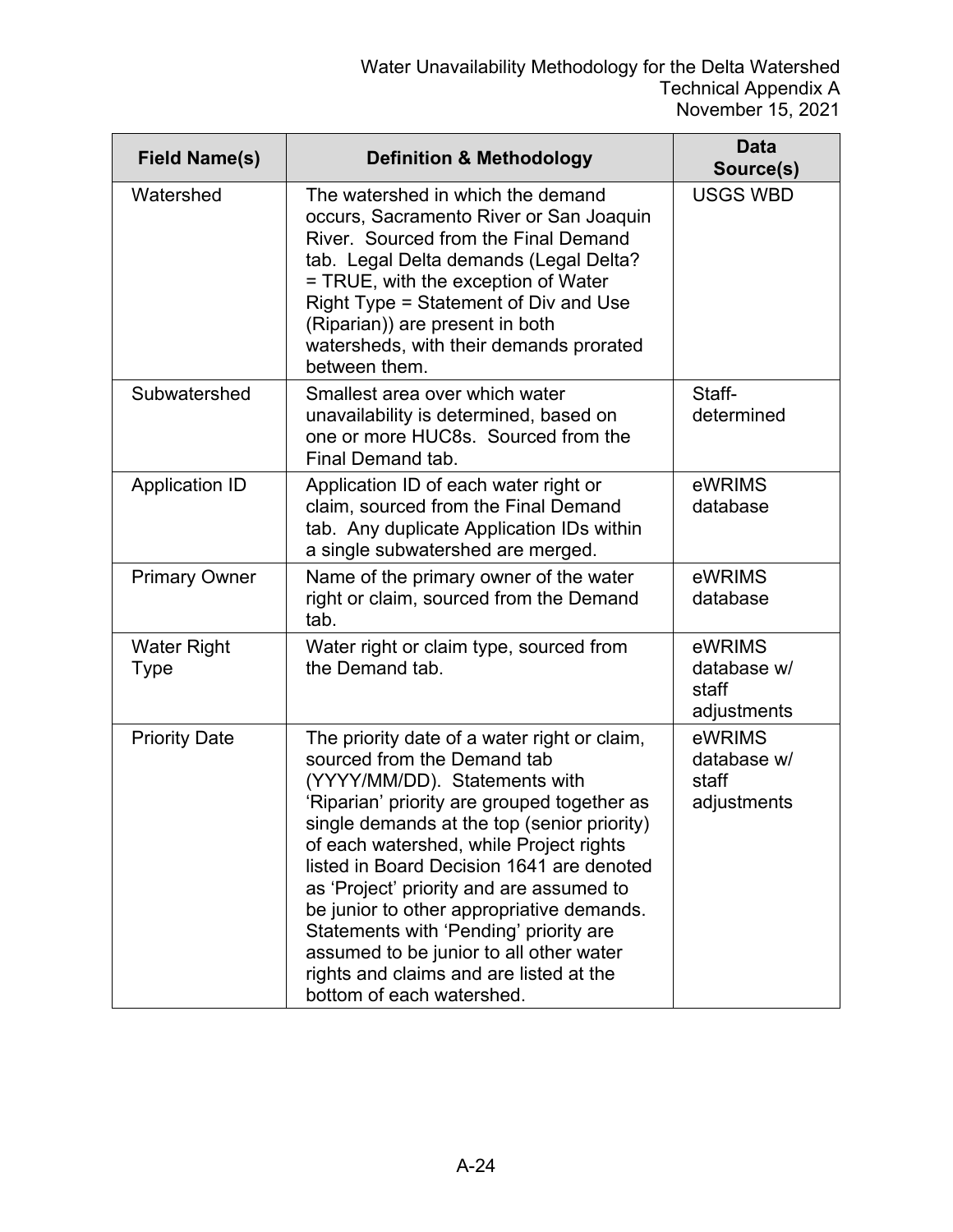| <b>Field Name(s)</b>       | <b>Definition &amp; Methodology</b>                                                                                                                                                                                                                                                                                                                                                                                                                                                                                                                                                                                                                                                                                                                                                                                                            | <b>Data</b><br>Source(s)                      |
|----------------------------|------------------------------------------------------------------------------------------------------------------------------------------------------------------------------------------------------------------------------------------------------------------------------------------------------------------------------------------------------------------------------------------------------------------------------------------------------------------------------------------------------------------------------------------------------------------------------------------------------------------------------------------------------------------------------------------------------------------------------------------------------------------------------------------------------------------------------------------------|-----------------------------------------------|
| Legal Delta?               | If demand for that row occurs within the<br>Legal Delta (TRUE/FALSE), sourced from<br>the Final Demand tab. Each water right<br>or claim located in the Legal Delta (with<br>the exception of Water Right Type =<br>Statement of Div and Use (Riparian)) is<br>present in both the Sacramento and San<br>Joaquin Watershed Analyses.                                                                                                                                                                                                                                                                                                                                                                                                                                                                                                           | eWRIMS<br>database                            |
| Headwater<br>Subwatershed? | If demand for that row occurs within a<br>headwater subwatershed (TRUE/FALSE),<br>sourced from the Subwatersheds tab<br>based on the Subwatershed value.                                                                                                                                                                                                                                                                                                                                                                                                                                                                                                                                                                                                                                                                                       | Staff-<br>determined                          |
| Demand                     | Demands by each water right or claim in<br>the respective subwatershed for the user-<br>specified time period in the Supply<br>Forecast tab, summed from the Final<br>Demand tab. Excludes any demands in<br>the Legal Delta. If the right or claim is<br>located in the Legal Delta (Legal Delta? =<br>TRUE, with the exception of Water Right<br>Type = Statement of Div and Use<br>(Riparian)), the demand is multiplied by<br>the respective watershed's supply ratio<br>(see third table in Final Supply tab) in<br>order to prorate these demands between<br>both watersheds.<br>NOTE: Even if the user-specified period<br>spans multiple months, Demand is<br>calculated from only a single month's<br>daily average Demand volume (based on<br>the Start Date) multiplied by the number<br>of days in the user-specified time period. | eWRIMS<br>database w/<br>staff<br>adjustments |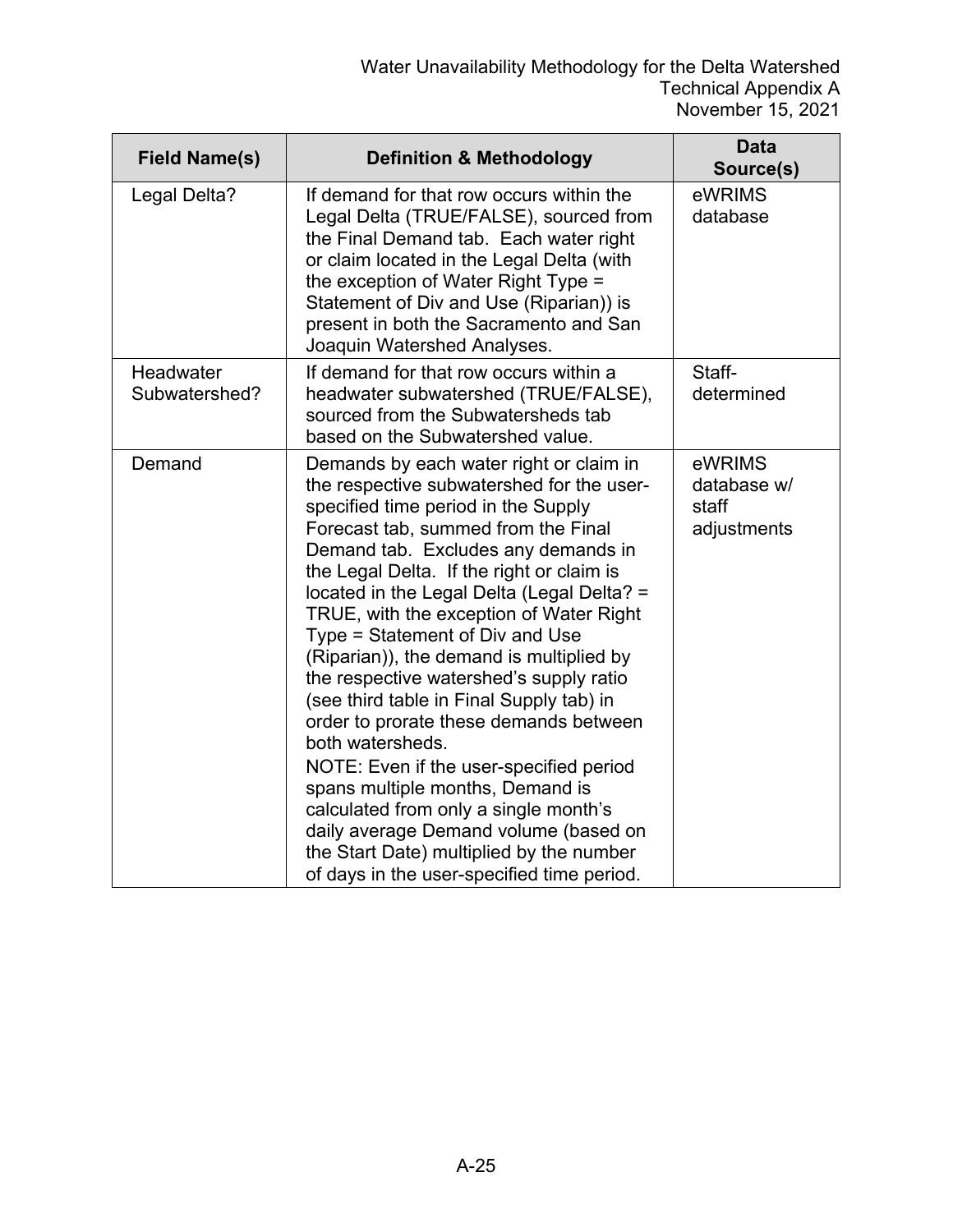| <b>Field Name(s)</b>                                   | <b>Definition &amp; Methodology</b>                                                                                                                                                                                                                                                                                                                                                                                                                                                                                                             | <b>Data</b><br>Source(s) |
|--------------------------------------------------------|-------------------------------------------------------------------------------------------------------------------------------------------------------------------------------------------------------------------------------------------------------------------------------------------------------------------------------------------------------------------------------------------------------------------------------------------------------------------------------------------------------------------------------------------------|--------------------------|
| Water<br>Unavailable in<br>Headwater<br>Subwatershed?  | If water is anticipated to be unavailable in<br>a headwater subwatershed<br>(TRUE/FALSE):<br>- If located in a headwater subwatershed,<br>equal to the Water Unavailable in<br>Subwatershed? value in the Headwaters<br>tab for the respective right or claim.<br>- FALSE if located in a lower<br>subwatershed.<br>These cells have conditional formatting to<br>highlight red if water is unavailable for a<br>given right or claim.                                                                                                          | Staff-<br>determined     |
| Demand<br><b>Potentially Met</b><br>in<br>Subwatershed | Demand by each water right or claim<br>which can physically be met within the<br>respective subwatershed:<br>- If supply is less than the total demand of<br>Riparian-priority Statements in the given<br>headwater subwatershed (see second<br>table in Final Supply tab), equal to zero.<br>- If located in a headwater subwatershed<br>and nonzero, equal to the Demand<br>Potentially Met in Subwatershed value in<br>the Headwaters tab for the respective<br>right or claim.<br>- If located in a lower subwatershed,<br>equal to Demand. | Calculated               |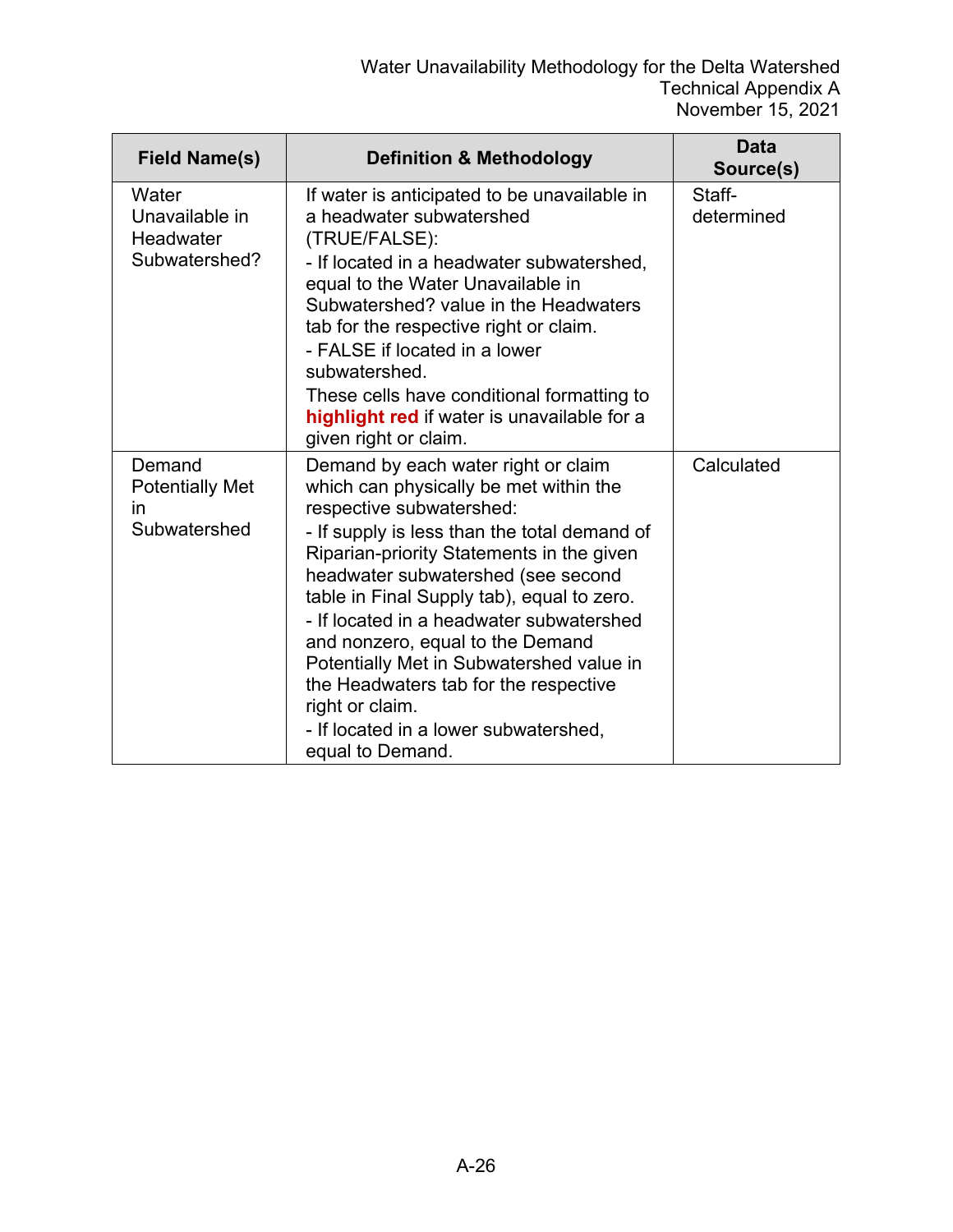| <b>Field Name(s)</b>                  | <b>Definition &amp; Methodology</b>                                                                                                                                                                                                                                                                                                                                                                                                                                                                                                                                                                                                          | <b>Data</b><br>Source(s)             |
|---------------------------------------|----------------------------------------------------------------------------------------------------------------------------------------------------------------------------------------------------------------------------------------------------------------------------------------------------------------------------------------------------------------------------------------------------------------------------------------------------------------------------------------------------------------------------------------------------------------------------------------------------------------------------------------------|--------------------------------------|
| Supply<br>Cumulative                  | Available water supply to meet each<br>water right or claim's Demand Potentially<br>Met in Subwatershed, calculated as<br>follows:<br>- For the first water right or claim in each<br>watershed, equal to the total watershed<br>Supply from the third table in the Final<br>Supply tab.<br>- For the next water right or claim, the<br>Supply Cumulative available to the<br>previous right or claim minus the previous<br>right or claim's Demand Met in<br>Watershed (see below).<br>- Continued for each next junior water<br>right or claim, until all Demands are<br>accounted for or there is no remaining<br>water supply available. | CNRFC, B-<br>120, staff<br>estimates |
| Water<br>Unavailable in<br>Watershed? | If water is anticipated to be unavailable to<br>the respective water right or claim.<br>Determined if Demand Potentially Met<br>exceeds Supply Cumulative<br>(TRUE/FALSE). These cells have<br>conditional formatting to highlight red if<br>water is unavailable for a given right or<br>claim.                                                                                                                                                                                                                                                                                                                                             | Staff-<br>determined                 |
| Demand Met in<br>Watershed            | Amount of each right or claim's Demand<br>Potentially Met which can be met by<br>available supply, calculated as follows:<br>- If Supply Cumulative > Demand<br>Potentially Met, equal to Demand<br>Potentially Met.<br>- If 0 < Supply Cumulative < Demand<br>Potentially Met, equal to Supply<br>Cumulative (i.e., Water Unavailable in<br>Watershed, but a portion of Demand can<br>be met).<br>- If Supply Cumulative $= 0$ , equal to zero<br>(i.e., Water Unavailable in Watershed).                                                                                                                                                   | Calculated                           |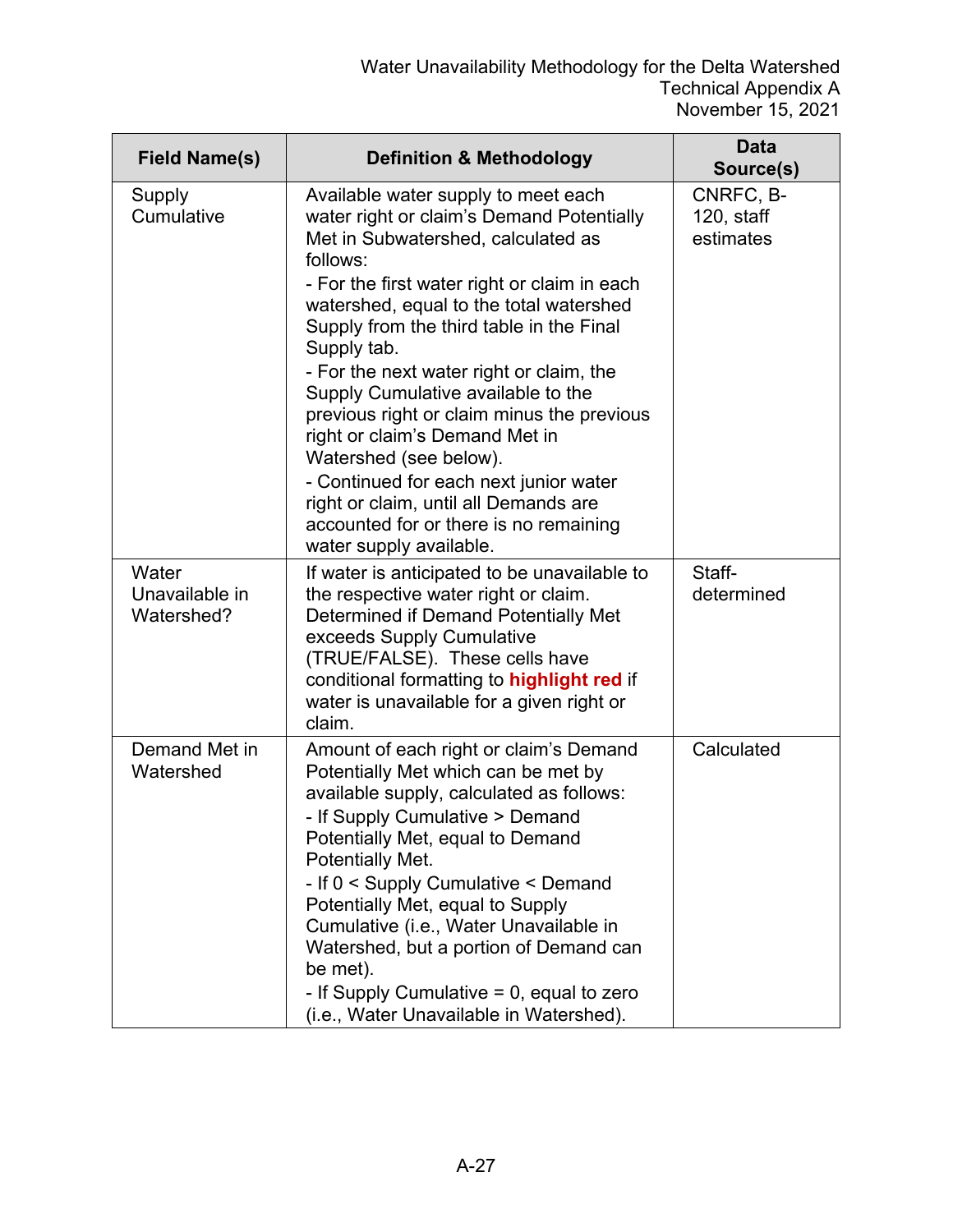| <b>Field Name(s)</b>         | <b>Definition &amp; Methodology</b>                                                                                                                                                                                                                                                                                                                                                                                                                                                              | <b>Data</b><br>Source(s) |
|------------------------------|--------------------------------------------------------------------------------------------------------------------------------------------------------------------------------------------------------------------------------------------------------------------------------------------------------------------------------------------------------------------------------------------------------------------------------------------------------------------------------------------------|--------------------------|
| Demand Unmet<br>in Watershed | Amount of each right or claim's Demand<br>which can be physically met in the<br>watershed but will be unmet by available<br>water supply, calculated as follows:<br>- If Demand Met = Demand Potentially<br>Met, equal to zero.<br>- If Demand Met < Demand Potentially<br>Met, equal to Demand Potentially Met -<br>Demand Met.<br>- If Demand Met $= 0$ , equal to Demand<br>Potentially Met.                                                                                                  | Calculated               |
| Water<br>Unavailable?        | If water is anticipated to be unavailable to<br>the given water right or claim in the<br>specified time period (i.e., will this right or<br>claim receive a notice of water<br>unavailability or curtailment order?),<br>either from the Headwaters Analysis<br>(Water Unavailable in Subwatershed?) or<br><b>Watershed Analysis (Water Unavailable</b><br>in Watershed?). These cells have<br>conditional formatting to highlight red if<br>water is unavailable for a given right or<br>claim. | Staff-<br>determined     |

## **Legal Delta**

This tab contains information on water rights and claims located in the Legal Delta. Because these rights and claims are assumed to have access to supplies from both the Sacramento and San Joaquin Rivers to meet their demands (see Demand column in Watersheds tab), this tab quantifies total demands and demands met from each watershed to identify which rights or claims may receive notices of water unavailability or curtailment orders. All riparian-priority claims in the Legal Delta are merged into a single row since water unavailability is not determined for individual Riparian-priority claims. Riparian-only claims (Water Right Type = Statement of Div and Use (Riparian)) are listed separately. Per State Water Board Order WR 89-8, this analysis assumes that demands by Statements of Diversion and Use claiming only Riparian water rights can only be met by supply from the watershed in which they are located; therefore, they are excluded from all demand proration between watersheds.

Water rights or claims in the Legal Delta will only receive a notice of water unavailability or curtailment order if water is anticipated to be unavailable from both watersheds. This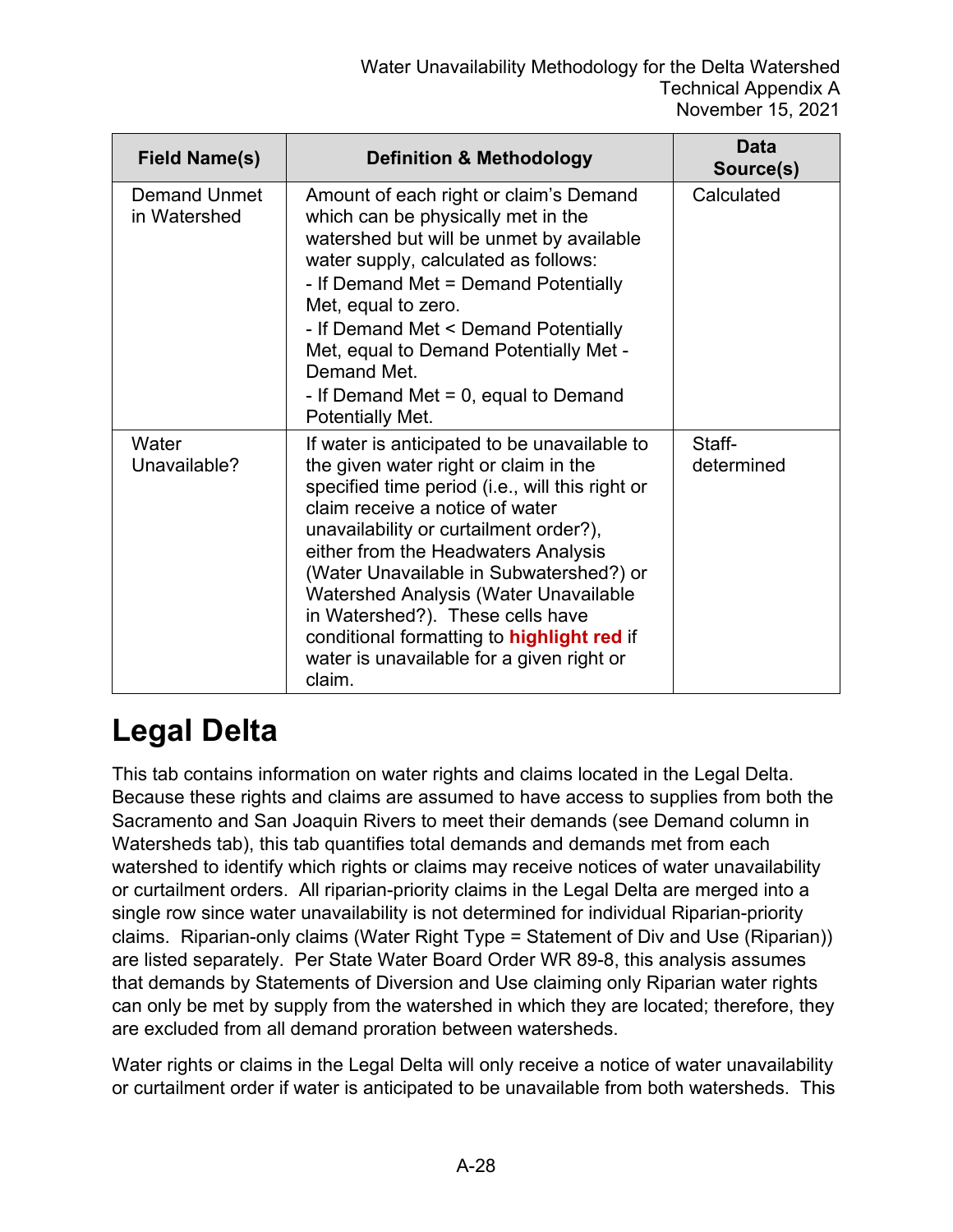tab does not contain any new analysis, it only compiles values from the Watersheds tab for rights or claims located in the Legal Delta (Legal Delta? = TRUE in the Final Demand tab). Duplicate rights were merged in this tab, so each row represents a single water right's total demand. Water rights that have PODs both outside and within the Legal Delta are not included in this tab because they will only receive a notice of water unavailability or curtailment order if water is determined to be unavailable from all potential sources; these rights can be found in the Curtailments tab (see next section).

NOTE: Though this tab evaluates water unavailability for any user-specified time period entered in the Supply Forecast tab, water unavailability analyses for the purpose of issuing curtailments in the Legal Delta will not be performed on a timestep any shorter than one month.

| <b>Field Name(s)</b>       | <b>Definition &amp; Methodology</b>                                                                                                                                  | <b>Data</b><br>Source(s)                      |
|----------------------------|----------------------------------------------------------------------------------------------------------------------------------------------------------------------|-----------------------------------------------|
| <b>Application ID</b>      | Application ID of each water right or claim,<br>sourced from the Final Demand tab.                                                                                   | eWRIMS<br>database                            |
| <b>Primary Owner</b>       | Name of the primary owner of the water<br>right or claim, sourced from the Demand<br>tab.                                                                            | eWRIMS<br>database                            |
| <b>Water Right</b><br>Type | Water right or claim type, sourced from the<br>Demand tab.                                                                                                           | eWRIMS<br>database w/<br>staff<br>adjustments |
| <b>Priority Date</b>       | The priority date of a water right or claim,<br>sourced from the Demand tab<br>(YYYY/MM/DD).                                                                         | eWRIMS<br>database w/<br>staff<br>adjustments |
| Sacramento<br>Demand       | Demands by each water right or claim in<br>the Sacramento River watershed in the<br>specified time period, sourced from the<br>Demand column of the Watersheds tab.  | eWRIMS<br>database w/<br>staff<br>adjustments |
| San Joaquin<br>Demand      | Demands by each water right or claim in<br>the San Joaquin River watershed in the<br>specified time period, sourced from the<br>Demand column of the Watersheds tab. | eWRIMS<br>database w/<br>staff<br>adjustments |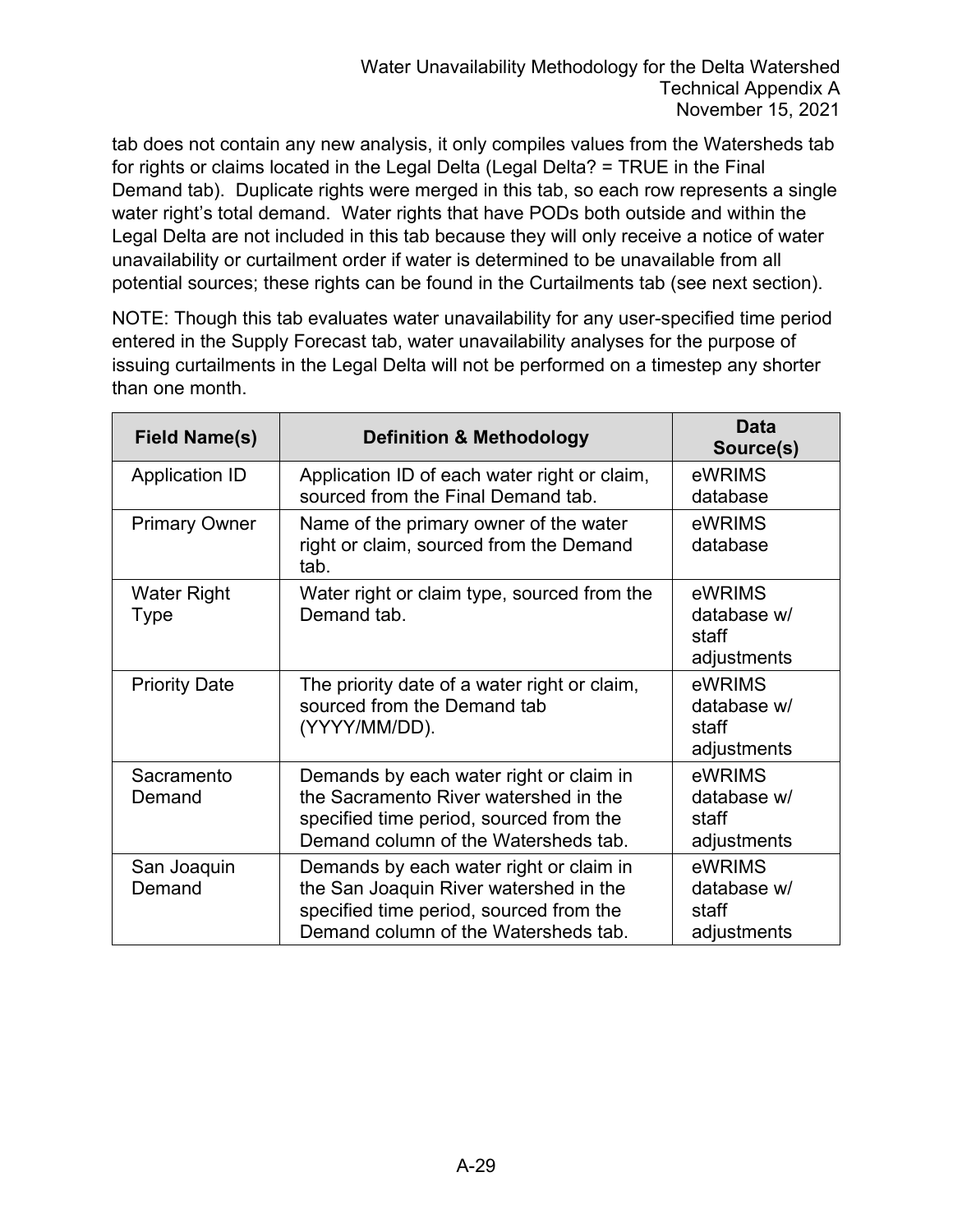| <b>Field Name(s)</b>                    | <b>Definition &amp; Methodology</b>                                                                                                                                                                                                                                                                                                                                                                       | <b>Data</b><br>Source(s) |
|-----------------------------------------|-----------------------------------------------------------------------------------------------------------------------------------------------------------------------------------------------------------------------------------------------------------------------------------------------------------------------------------------------------------------------------------------------------------|--------------------------|
| Water<br>Unavailable in<br>Sacramento?  | If the water right or claim is anticipated to<br>face water unavailability from the<br>Sacramento River watershed, sourced<br>from the Water Unavailable in Watershed?<br>column of the Watersheds tab. These<br>cells have conditional formatting to<br>highlight red if water is unavailable for a<br>given right or claim.                                                                             | Staff-<br>determined     |
| Water<br>Unavailable in<br>San Joaquin? | If the water right or claim is anticipated to<br>face water unavailability from the San<br>Joaquin River watershed, sourced from<br>the Water Unavailable in Watershed?<br>column of the Watersheds tab. These<br>cells have conditional formatting to<br>highlight red if water is unavailable for a<br>given right or claim.                                                                            | Staff-<br>determined     |
| Sacramento<br><b>Demand Met</b>         | Amount of each right or claim's Demand in<br>the Sacramento River watershed which<br>can be met by available supplies, sourced<br>from the Watersheds tab.                                                                                                                                                                                                                                                | Staff-<br>determined     |
| San Joaquin<br><b>Demand Met</b>        | Amount of each right or claim's Demand in<br>the San Joaquin River watershed which<br>can be met by available supplies, sourced<br>from the Watersheds tab.                                                                                                                                                                                                                                               | Staff-<br>determined     |
| Water<br>Unavailable?                   | If the water right or claim is anticipated to<br>face water unavailability in both the<br>Sacramento and San Joaquin River<br>watersheds in the specified time period<br>(i.e., will this right or claim receive a notice<br>of water unavailability or curtailment<br>order?). These cells have conditional<br>formatting to <b>highlight red</b> if water is<br>unavailable for a given right or claim. | Staff-<br>determined     |

## **Curtailments**

This tab contains information on the curtailment status of all water rights and claims in the Delta watershed. It does not contain any new analysis, it only compiles values from the Watersheds tabs to determine which rights or claims face water unavailability over the user-specified time period in the Supply Forecast tab. Information presented for each right or claim includes ownership, location, total demands, and curtailment status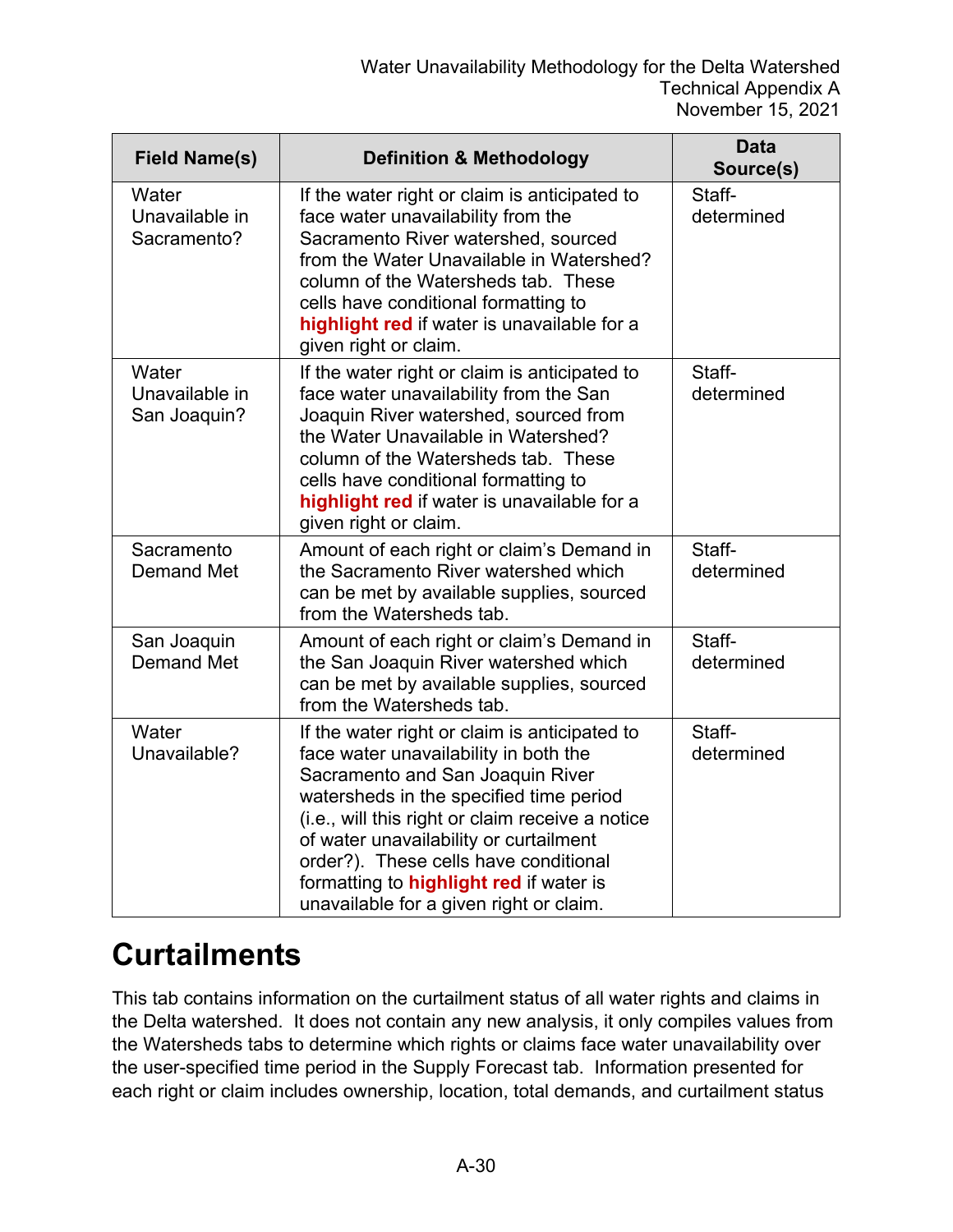based on either headwater subwatershed or watershed-wide water unavailability. Any rights with multiple PODs are merged into single rows in this tab, including rights and claims in the Legal Delta that are assumed to have access to supplies from both the Sacramento and San Joaquin River watersheds. These rights and claims will only receive a notice of water unavailability or curtailment order if water is unavailable from all potential water sources (i.e., all subwatersheds where PODs are located or both the Sacramento and San Joaquin River watersheds).

NOTE: Though this tab contains water unavailability determinations for any userspecified time period entered in the Supply Forecast tab, water unavailability analyses for the purpose of issuing curtailments in the Legal Delta will not be performed on a timestep any shorter than one month.

| <b>Field Name(s)</b>    | <b>Definition &amp; Methodology</b>                                                                                                                                                                                    | <b>Data</b><br>Source(s)                      |
|-------------------------|------------------------------------------------------------------------------------------------------------------------------------------------------------------------------------------------------------------------|-----------------------------------------------|
| <b>Application ID</b>   | Application ID of each water right or<br>claim, sourced from the Final Demand<br>tab.                                                                                                                                  | eWRIMS<br>database                            |
| <b>Primary Owner</b>    | Name of the primary owner of the water<br>right or claim, sourced from the<br>Demand tab.                                                                                                                              | eWRIMS<br>database                            |
| <b>Water Right Type</b> | Water right or claim type, sourced from<br>the Demand tab.                                                                                                                                                             | eWRIMS<br>database w/<br>staff<br>adjustments |
| <b>Priority Date</b>    | The priority date of a water right or<br>claim, sourced from the Demand tab<br>(YYYY/MM/DD.                                                                                                                            | eWRIMS<br>database w/<br>staff<br>adjustments |
| Watershed               | The watershed in which the demand<br>occurs, Sacramento River or San<br>Joaquin River. Sourced from the Final<br>Demand tab; water rights with multiple<br>PODs that fall in both watersheds are<br>denoted as 'Both.' | <b>USGS WBD</b>                               |
| Subwatershed            | Smallest area over which water<br>unavailability is determined, based on<br>one or more HUC8s. Sourced from the<br>Final Demand tab; water rights with<br>PODs in multiple subwatersheds are<br>denoted as 'Multiple.' | Staff-<br>determined                          |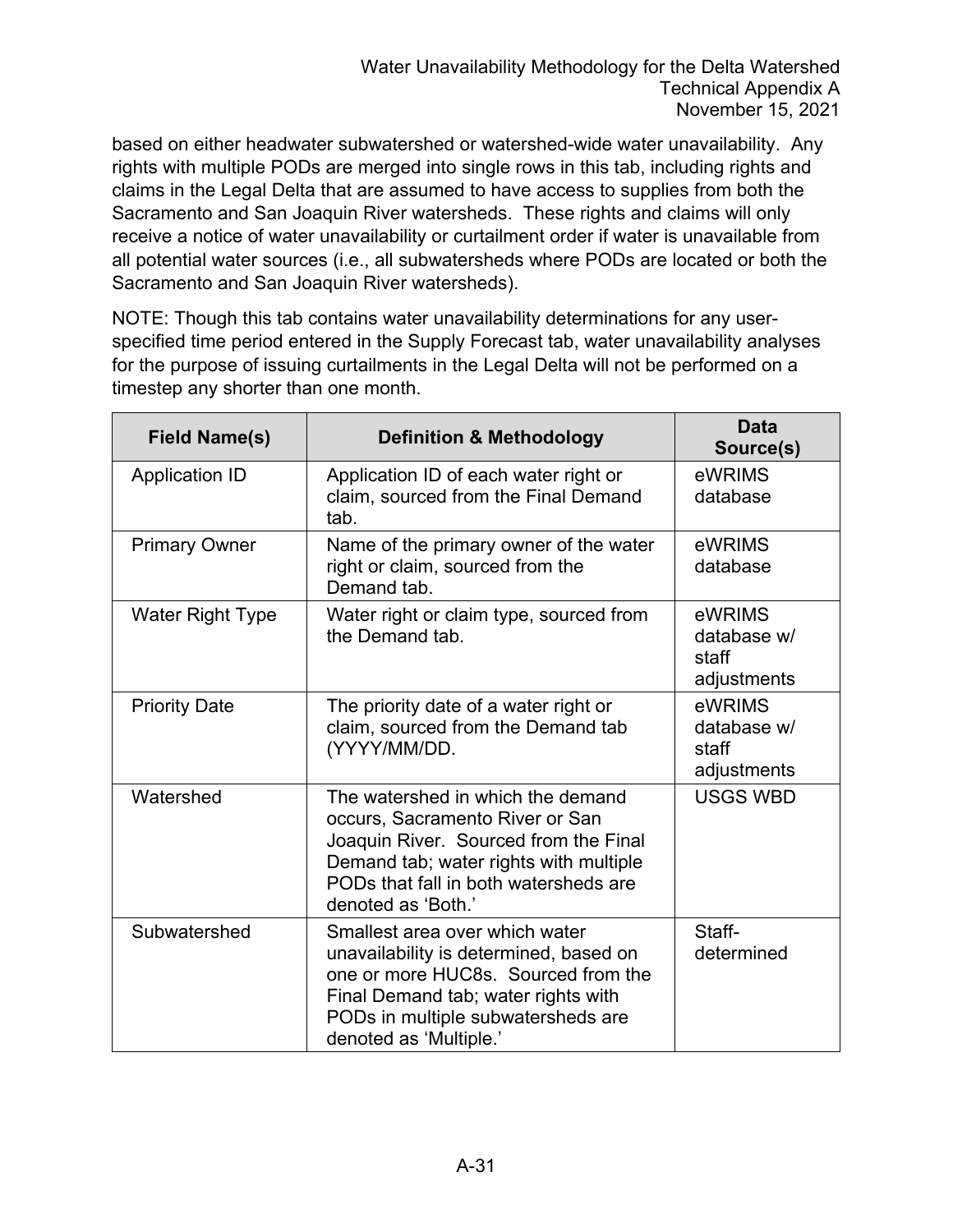| <b>Field Name(s)</b>                         | <b>Definition &amp; Methodology</b>                                                                                                                                                                                                                                                                                                                                                                                                                                                                                                                                                                                                              | <b>Data</b><br>Source(s)                      |
|----------------------------------------------|--------------------------------------------------------------------------------------------------------------------------------------------------------------------------------------------------------------------------------------------------------------------------------------------------------------------------------------------------------------------------------------------------------------------------------------------------------------------------------------------------------------------------------------------------------------------------------------------------------------------------------------------------|-----------------------------------------------|
| Legal Delta?                                 | If demand for that row occurs within the<br>Legal Delta (TRUE/FALSE), sourced<br>from the Final Demand tab; water rights<br>with multiple PODs both within and<br>outside the Legal Delta are denoted as<br>'Partial.'                                                                                                                                                                                                                                                                                                                                                                                                                           | eWRIMS<br>database w/<br>staff<br>adjustments |
| Demand                                       | Total demands by each water right or<br>claim for the specified time period,<br>sourced from the Watersheds tab.                                                                                                                                                                                                                                                                                                                                                                                                                                                                                                                                 | eWRIMS<br>database w/<br>staff<br>adjustments |
| <b>Demand Met</b>                            | Amount of each right or claim's<br>Demand which can be met by available<br>supply, sourced from the Demand Met<br>in Watershed column in the<br>Watersheds tab.<br>NOTE: This column does not compute<br>partially met demands for Riparian-<br>priority claims; these claims will either<br>appear as having all of their demand<br>met (if some supply is available) or<br>having zero demand met (if there is<br>zero supply available in their respective<br>subwatershed or watershed).                                                                                                                                                     |                                               |
| <b>Water Unavailable</b><br>in Subwatershed? | If the water right or claim is anticipated<br>to face water unavailability due to<br>limited local supplies in a headwater<br>subwatershed. Sourced from the<br>Water Unavailable in Subwatershed?<br>column of the Watersheds tab.<br>Riparian claims will only equal TRUE if<br>zero supply is available within their<br>respective subwatershed. Rights or<br>claims in the Legal Delta or rights with<br>PODs in multiple subwatersheds will<br>only equal TRUE if water is unavailable<br>from all potential sources. These cells<br>have conditional formatting to highlight<br>red if water is unavailable for a given<br>right or claim. | Staff-<br>determined                          |